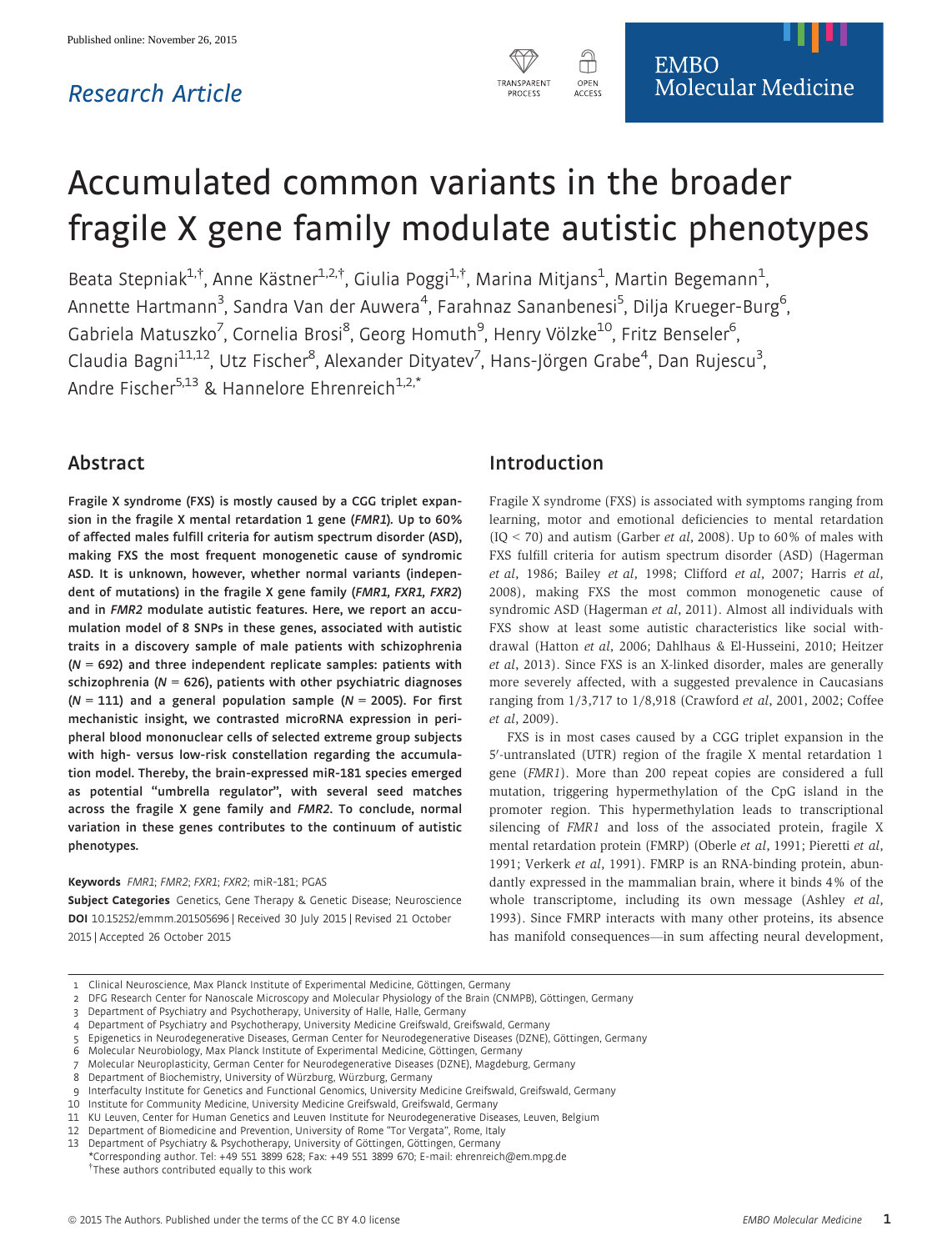synapse formation, and plasticity (Bassell & Warren, 2008; Darnell et al, 2011; Pasciuto & Bagni, 2014a). A premutation syndrome (55– 200 repeats) has also been reported with elevated FMR1 mRNA and reduced FMRP levels, where RNA toxicity is a possible underlying molecular mechanism (Garcia-Arocena & Hagerman, 2010; Bagni et al, 2012). Premutation carriers display only subtle symptoms which are, however, still reminiscent of FXS, including deficits in social cognition, executive functioning, working memory, or selective attention (Moore et al, 2004; Cornish et al, 2005, 2008; Jacquemont et al, 2007; Kogan et al, 2008). Many of the FMRP mRNA targets, for example CAMK2A, PSD-95, GABRB1, NLGN2, have been linked to schizophrenia or ASD (Pasciuto & Bagni, 2014b). The most recent genomewide association study (GWAS) for schizophrenia described an enrichment of FMRP targets among the genomewide significant hits (Schizophrenia Working Group of the PGC, 2014), and in the largest whole exome sequencing study for schizophrenia, enhanced de novo mutations in mRNA targets of FMRP were found (Fromer et al, 2014).

Two autosomal homologues of FMR1 exist—fragile X mental retardation autosomal homolog 1 (FXR1) and 2 (FXR2)—together forming the fragile X family of genes (Zhang et al, 1995). Both of these homologues encode also for RNA-binding proteins, FXR1P and FXR2P, respectively, with functions similar and complementary to FMRP (Penagarikano et al, 2007; Ascano et al, 2012). For instance, FMRP and FXR2P co-regulate crucial synaptic proteins like PSD95 (Fernandez et al, 2015). Interestingly, genomewide significant hits for schizophrenia also encompass the FXR1 locus (Schizophrenia Working Group of the PGC, 2014).

Besides FXS, there is a phenotypically related unstable triplet expansion disorder, associated with mild mental retardation, the so-called fragile XE syndrome (Gecz, 2000). The mutation—similar to FXS—is due to an expansion of a CCG repeat beyond 200 in the 5'UTR of the AF4/FMR2 family member 2 (AFF2, also called FMR2), which leads to hypermethylation of the CpG island upstream of FMR2 and transcriptional gene silencing (Knight et al, 1993; Gecz et al, 1996; Gu et al, 1996). FMR2 is a nuclear protein expressed in fetal and adult brain and belongs to a gene family of transcription activators (Gecz et al, 1997; Hillman & Gecz, 2001). Importantly, an increased number of missense mutations in FMR2 was found in male patients with ASD compared to controls (Mondal et al, 2012).

In summary, there seems to be a considerable connection of both schizophrenia and ASD with the "broader fragile X family" of genes, in which we have included FMR2 based on the striking functional/ phenotypical similarities and interactions. Along with the genetic relationship between these mental disorders, clinical overlaps have also been described, such as the shared impairment of specific cognitive domains like theory of mind (King & Lord, 2011; Owen et al, 2011).

Surprisingly, all that is known about genotype–phenotype associations in this broader fragile X gene family is derived from mutations, but the contribution of common, frequent variations in these genes to the normal continuum of autism-related phenotypes, for example social interaction, communication, or stereotypies, has never been investigated. In the present study, we asked for the first time whether accumulated common genetic variants in genes of the broader fragile X gene family (FMR1, FXR1, FXR2, FMR2) modulate autistic features in males, independently of the described mutations, that is, the polymorphic repeats in FMR1 and FMR2. For quantification of autistic phenotypes, we used the PAUSS, an autism severity score composed of specific items of the Positive and Negative Syndrome Scale (PANSS autism severity score) (Kästner et al, 2015).

We report here an accumulation model of 8 single nucleotide polymorphisms (SNPs) that yields significant association with autistic traits in a schizophrenic discovery and two independent replicate samples of mentally ill subjects, as well as one replicate sample from the general population. In a first and still preliminary approach toward mechanistic insight, we employed small RNA sequencing and found lower expression of miR-181 species in peripheral blood mononuclear cells (PBMC) of subjects with highversus low-risk constellation in the 8-SNP model. The fact that this microRNA family has several seed matches across the broader fragile X gene family may suggest an overarching regulatory mechanism.

## Results

#### Length distribution of FMR1 and FMR2 repeat polymorphisms in the male schizophrenic discovery sample is indistinguishable from healthy individuals

As prerequisite for exploring the contribution of normal variation in genes of the broader fragile X gene family (FMR1, FXR1, FXR2, FMR2) to the overall continuum of autism-related phenotypes, we had to determine the polymorphic repeat lengths in FMR1 and FMR2 in the schizophrenic discovery and the healthy control sample to exclude mutations. As illustrated in Fig 1, repeats were similarly distributed in the Göttingen Research Association for Schizophrenia (GRAS) patients and healthy controls. All had < 50 CGG and < 40 CCG repeats in FMR1 and FMR2, respectively, that is, far away even from premutation carrier status (Tassone et al, 2014). We then checked whether the (normal) repeat length would still have any relevance for schizophrenia symptom severity in the discovery sample. As shown in Table 1, no associations were found with age at disease onset, positive, cognitive, neurological symptoms or PAUSS (Kästner et al, 2015). Even comparing the top and bottom 10% of GRAS individuals with smallest or largest repeat lengths did not result in any significant differences (Table 1).

#### An accumulation model of 8 proautistic genotypes of the broader fragile X family predicts autistic phenotypes in the schizophrenia discovery sample

Having a comparable basis of repeat polymorphism distribution in the schizophrenia discovery sample with no obvious influence on disease readouts, we first selected SNPs in the broader fragile X gene family according to our standard operating procedure (SOP) as meticulously described in Figs 2 and 3 and in the materials and methods section. The high internal consistency of all individual PAUSS items (Kästner et al, 2015) allowed their aggregation to form a single dimensional measure of the severity of autistic symptoms (Fig 4A) and to explore the preselected 13 SNPs (Fig 2) individually with respect to potential proautistic genotypes (SOP: Fig 3). According to this SOP, the following 8 proautistic genotypes out of the 13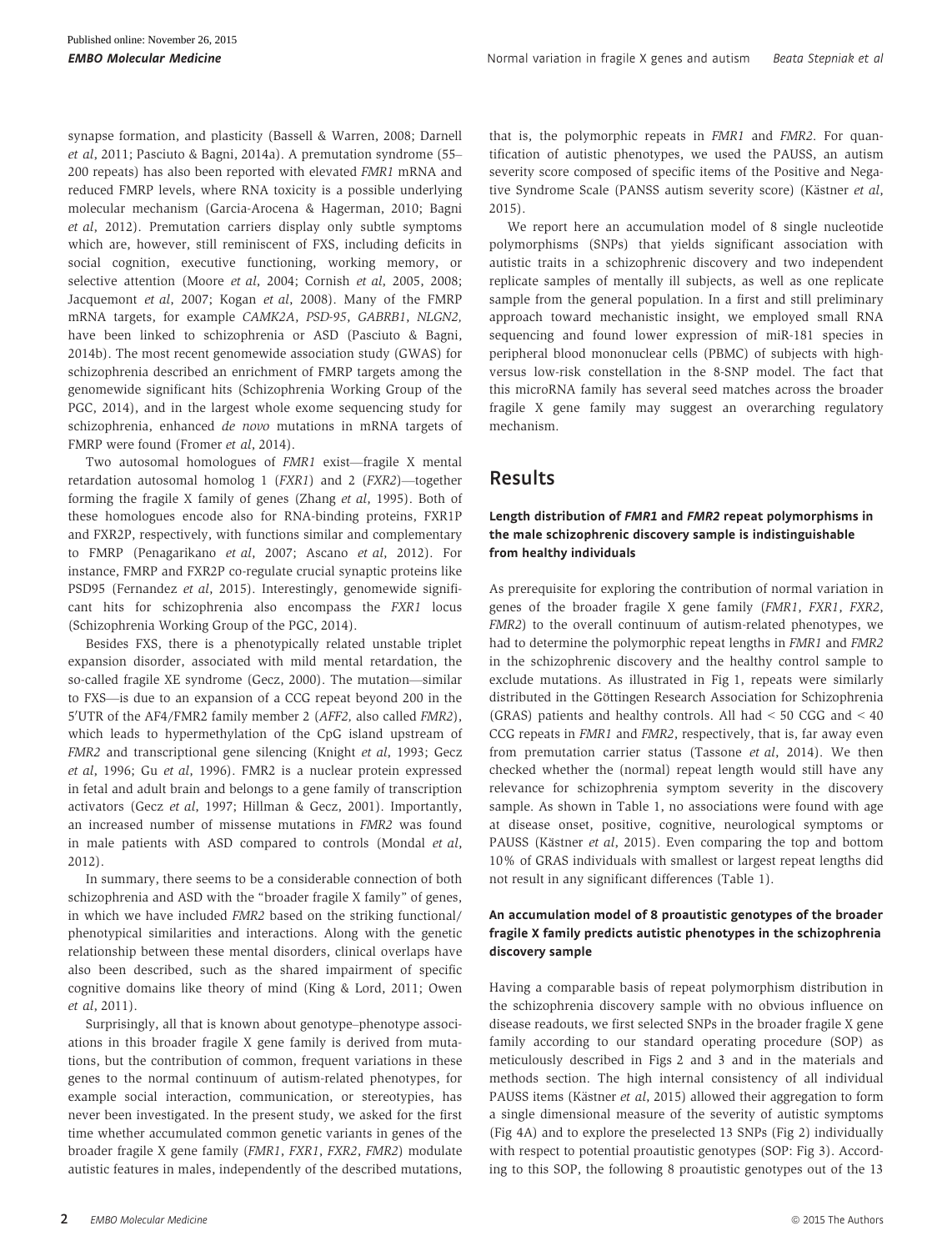

Figure 1. Positions of SNPs in FMR1, FXR1, FXR2, and FMR2, forming the 8-SNP model as well as FMR1 and FMR2 repeat polymorphism length distribution in the discovery sample.

- A Schematic overview of FMR1, FXR1, FXR2, FMR2, and position of the 8 selected single nucleotide polymorphisms (SNPs). Line represents introns, gray box at the beginning and end of each gene stands for UTR region, and red boxes represent exons. Gene structure plots generated using FancyGene (Rambaldi & Ciccarelli, 2009).
- B Distribution of repeat polymorphism lengths in FMR1 of male GRAS schizophrenia patients and healthy controls.
- C Distribution of repeat polymorphism lengths in FMR2 of male GRAS schizophrenia patients and healthy controls.

SNPs were chosen that revealed a tendency of a higher PAUSS (i.e. higher severity of autistic symptoms): T in FMR1 rs25699, TT in FXR1 rs6763069, AA in FXR1 rs2601, GG in FXR2 rs34416693, CC in FXR2 rs62059833, A in FMR2 rs241084, G in FMR2 rs17318323, and G in FMR2 rs6641482. These genotypes were used for generation of the 8-SNP accumulation model.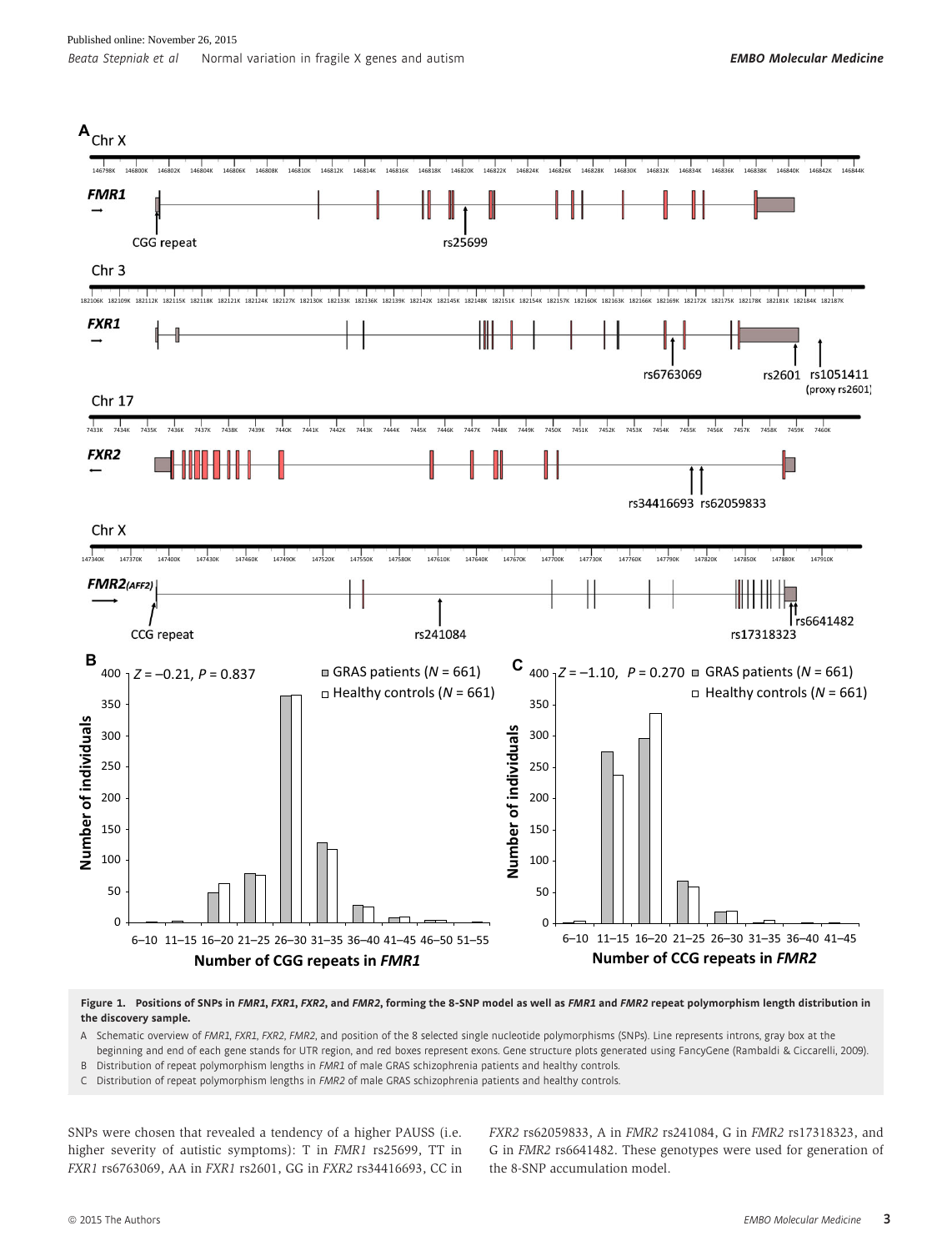|                                  | <b>FMR1</b> repeat polymorphism                        |             |                                                                         |                                                                    | <b>FMR2</b> repeat polymorphism |                                                        |             |                                                                         |                                                                             |                            |
|----------------------------------|--------------------------------------------------------|-------------|-------------------------------------------------------------------------|--------------------------------------------------------------------|---------------------------------|--------------------------------------------------------|-------------|-------------------------------------------------------------------------|-----------------------------------------------------------------------------|----------------------------|
|                                  | <b>Correlation</b><br>coefficient<br>$n = 596 - 654^a$ | P-value     | 10% with<br>shortest<br>repeats<br>(mean $\pm$ SD)<br>$n = 68 - 70^{a}$ | 10% with<br>longest<br>repeats<br>(mean $\pm$ SD)<br>$n = 58-67^a$ | Z. T value<br>P-value           | <b>Correlation</b><br>coefficient<br>$n = 595 - 654^a$ | P-value     | 10% with<br>shortest<br>repeats<br>(mean $\pm$ SD)<br>$n = 63 - 70^{a}$ | <b>10% with</b><br>longest<br>repeats<br>(mean $\pm$ SD)<br>$n = 64 - 70^a$ | Z, T value<br>P-value      |
| Age at                           | $r_c = 0.024$                                          | $P = 0.540$ | $24.75 \pm 7.95$                                                        | $24.25 \pm 7.25$                                                   | $Z = -0.36$                     | $-0.040$                                               | $P = 0.313$ | $24.16 \pm 8.46$                                                        | $24.18 \pm 7.57$                                                            | $Z = -0.27$                |
| disease<br>onset                 |                                                        |             |                                                                         |                                                                    | $P = 0.721$                     |                                                        |             |                                                                         |                                                                             | $P = 0.787$                |
| <b>PANSS</b><br>positive         | $r_{\rm c} = -0.057$                                   | $P = 0.149$ | $14.24 \pm 5.70$                                                        | $13.20 \pm 5.62$                                                   | $Z = -1.11$<br>$P = 0.269$      | $-0.016$                                               | $P = 0.678$ | $14.37 \pm 6.37$                                                        | $13.45 \pm 5.80$                                                            | $Z = -0.94$<br>$P = 0.350$ |
| Cognitive<br>composite<br>scoreb | $r_s = 0.021$                                          | $P = 0.595$ | $0.07 \pm 1.12$                                                         | $-0.07 \pm 0.97$                                                   | $t = 0.70$<br>$P = 0.484$       | 0.035                                                  | $P = 0.378$ | $0.02 \pm 0.99$                                                         | $0.04 \pm 0.96$                                                             | $t = -0.08$<br>$P = 0.935$ |
| CNI <sup>b</sup>                 | $r_{\rm c} = -0.037$                                   | $P = 0.362$ | $-0.02 \pm 0.89$                                                        | $0.03 \pm 0.95$                                                    | $Z = -0.34$<br>$P = 0.736$      | 0.035                                                  | $P = 0.400$ | $-0.05 \pm 0.84$                                                        | $0.04 \pm 0.91$                                                             | $Z = -0.69$<br>$P = 0.494$ |
| PAUSS <sup>c</sup>               | $r_c = 0.006$                                          | $P = 0.870$ | $-0.03 \pm 0.67$                                                        | $0.05 \pm 0.75$                                                    | $Z = -0.53$<br>$P = 0.598$      | $-0.027$                                               | $P = 0.499$ | $0.06 \pm 0.64$                                                         | $-0.03 \pm 0.61$                                                            | $Z = -0.67$<br>$P = 0.504$ |

Table 1. Correlation of repeat length polymorphisms with measures of schizophrenia disease severity and autistic features in the male schizophrenia GRAS sample and extreme group comparison of repeat length polymorphisms for the same measures.

Uncorrected mean  $\pm$  SD presented. Spearman's correlation coefficient (r<sub>s</sub>) was calculated for FMR1/FMR2 repeat polymorphisms and respective disease measures. For further statistical analysis of extreme groups (10% with longest and 10% with shortest repeats), Mann–Whitney U-test or t-test for normally distributed variables was used. PANSS, positive and negative syndrome scale; CNI, Cambridge neurological inventory.

<sup>a</sup> Because of missing data, sample sizes vary.

<sup>b</sup>Corrected for age and chlorpromazine equivalents (standardized residual after linear regression).

c Z-standardized PANSS autism severity score.

To exclude that any of the so-selected 8 SNPs would be associated with the diagnosis of schizophrenia, we first conducted a case–control analysis of the male GRAS schizophrenic and healthy control subjects, yielding no statistically significant results. All markers fulfill Hardy–Weinberg equilibrium after significance level was corrected for multiple testing  $(P < 0.013)$  (Table 2). Hence, all individuals of the discovery sample could now be ranked according to their number of proautistic genotypes. In this sense, for the autosomal genes (FXR1, FXR2), homozygous proautistic genotypes were always counted as 1; heterozygous proautistic genotypes as 0.5 and the non-proautistic genotypes as 0. For the X-chromosomal genes (FMR1, FMR2), the proautistic genotypes were counted as 1 and the non-proautistic genotypes as 0 (Fig 3). Figure 4B displays the average PAUSS of all individuals in the discovery sample dependent on the number of accumulated proautistic genotypes. Higher numbers correlate with higher PAUSS ( $r_s = 0.103$ ,  $P = 0.008$ ). In contrast, these numbers do not correlate with unrelated control phenotypes, for example, our delusional depression composite score (Fig 3C and D).

When contrasting extreme group individuals, that is, those with 1.5–2.5 to those with 5.5–6.5 proautistic genotypes, a highly significant difference  $(P = 0.0002)$  regarding severity of autistic features emerged (Fig 4C). Table 3 highlights the overall contrast between the two extreme groups with regard to autism-relevant measures, that is, PAUSS and individual score items, with the most striking group difference of all single items seen for social withdrawal. In contrast, none of the control variables differs between the extreme groups, including lengths of repeat polymorphisms, age, positive, cognitive, or neurological symptom severity (Table 3).

As internal validity control of the 8-SNP model, an exploratory exclusion of each SNP was performed to learn whether the significance level of the model's associations with PAUSS or its subitems as presented in Table 3 would be affected. In all 8 of the so-created

The association of the 8-SNP model derived from the broader fragile X gene family with autistic phenotypes is replicated in

supporting the chosen 8-SNP model (Table 4).

# three independent samples

7-SNP models, essentially all associations deteriorated, thus clearly

To test whether the associations of the 8-SNP model with autistic phenotypes found in the GRAS discovery sample were consistent, we employed three independent replication samples: (I) male patients with schizophrenia from Munich/Halle ( $N = 626$ ), (II) male patients with other psychiatric diagnoses (extended GRAS data collection;  $N = 111$ ), and (III) a general population sample of males from Greifswald ( $N = 2,005$ ). For replication samples I and II, the PAUSS was employed, again resulting in clear differences between extreme groups with low and high numbers of proautistic genotypes, comparable to the discovery sample (Fig 4D and E). For replication sample III, social support [derived from the Instrumental Support Index (Klein *et al*, 2012)] was used as a proxy phenotype. Reassuringly, in the discovery sample, social support (operationalized as the self-reported number of individuals a person can rely on in case of emergency) correlated substantially with the PAUSS (Spearman rank correlation for  $N = 639$ :  $r_s = -0.313$ ,  $P = 5 \times 10^{-16}$ , Fig 4F), underlining the relevance of this phenotype for autism. For the PAUSS item social withdrawal, the correlation was even more pronounced than for the overall PAUSS (Spearman rank correlation for  $N = 649$ :  $r_s = -0.337$ ,  $P = 1.2 \times 10^{-18}$ . Extreme groups with low and high numbers of proautistic genotypes diverged substantially regarding social support in the discovery sample as well as replication sample III (Fig 4G and H). To conclude, in all three replication samples, we confirmed the association of the 8-SNP model, derived from the broader fragile X gene family (FMR1, FXR1, FXR2, FMR2), with autism-related behaviors,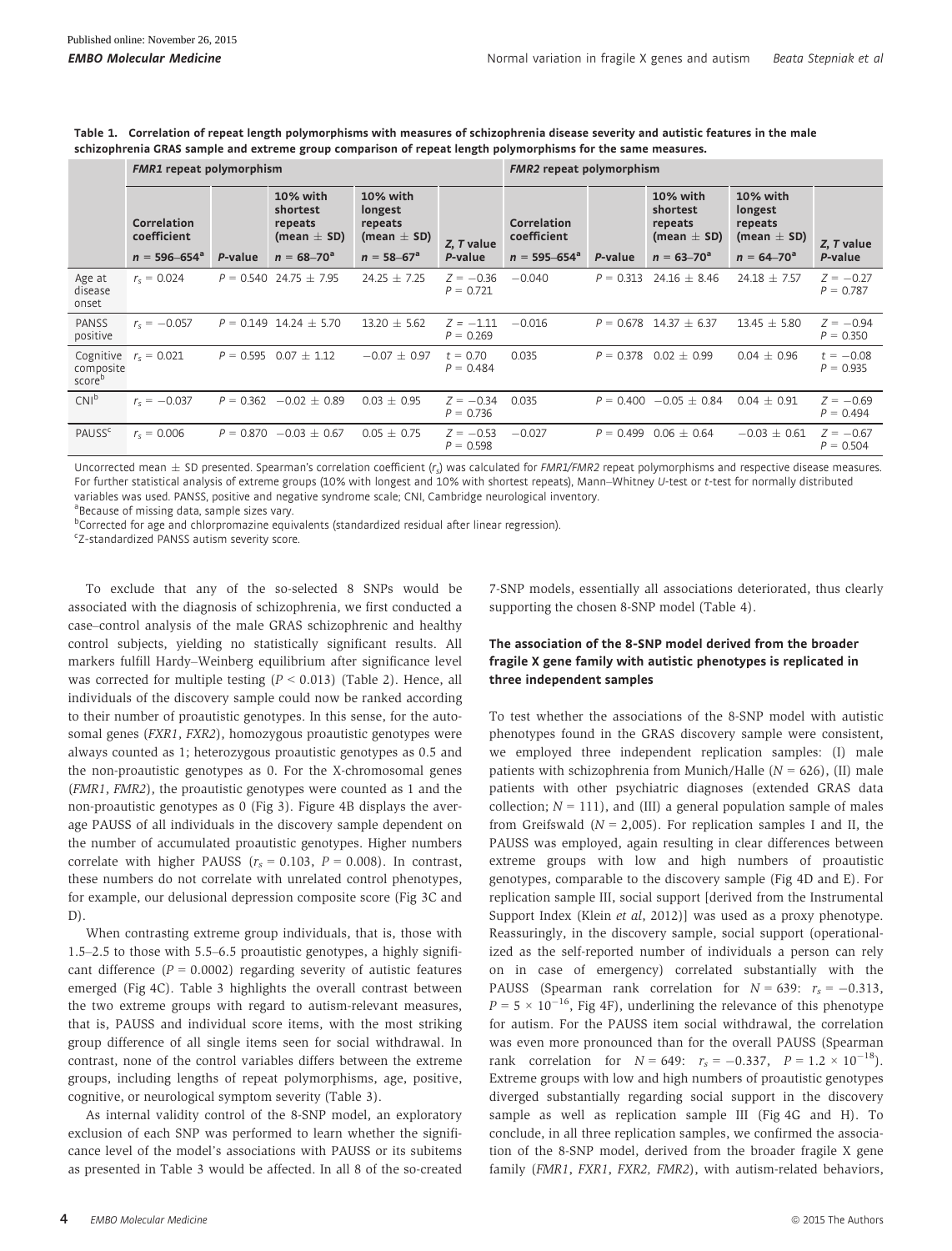

Figure 2. SNP overview and unbiased selection according to the standard operating procedure (SOP) developed for phenotype-based genetic association study (PGAS) approaches.

A Genes from the "broader fragile X family" and their chromosomal position.

B SNP numbers available through direct genotyping in the here used semicustom genotyping array (Affymetrix, Santa Clara, CA, USA).

C  $\,$  SNPs fulfilling some of the first round of selection criteria ("functional" = SNPs, i.e. located in promoter region, 3'UTR or coding sequence; MAF = MAF  $\geq$  0.2; LD = SNPs that "survive" after linkage disequilibrium pruning:  $r^2 < 0.8$ ). Underlined are the 13 SNPs selected for the PGAS approach using the PAUSS (selection requirements: fulfilled 2 of the above criteria or were functional). Not more than 3 SNPs per gene are selected to avoid overrepresentation of one gene.

D SNPs with a tendency in PGAS (see Fig 3A) at single SNP basis went into the final accumulation model.

underlining the phenotypical continuum of these traits across health and disease.

#### Autism-relevant 8-SNP model derived from the broader fragile X gene family: Toward first mechanistic insight

Next, the obvious question arose of how to explain the role in aggregate of variants within the broader fragile X gene family for the development of autistic features. Interactions and/or partial compensation/substitution of some of these genes for each other have already been suggested [for example Ceman et al (1999), Jin et al (2004), Fernandez et al (2015)]. In a preliminary approach toward mechanistic insight, we chose the functionally interesting SNP rs2601 A/G, located in the 3'UTR of *FXR1*. In silico prediction using PITA algorithm (Kertesz et al, 2007) revealed here an allele dependent variable binding of miR-181 species in case of G versus A. For the G allele, the  $\Delta\Delta G$  prediction ranges from  $-3.84$  to  $-9.90$ ; for the A allele, it is 0 (AA is the proautistic risk genotype in our model) (Fig 5). Not only brain, but also thymus or PBMC express relatively high amounts of miR-181 species (Hsu et al, 2006; Landgraf et al, 2007; Asquith et al, 2014). Therefore, we hypothesized that FXR1 mRNA expression in PBMC should be lower in GG carriers due to the predicted strong binding of miR-181 species. Comparing FXR1 expression in subjects homozygous for rs2601 G ( $N = 16$ ) versus A  $(N = 27)$ , we saw a tendency in the expected direction (Fig 5A).

We now wondered whether the other seven risk genotypes in the model would contribute to alterations in the regulatory microenvironment, for example, the microRNAome. For this, we controlled for the effect of the rs2601 genotype by selecting only AA carriers. We formed two extreme groups  $(N = 6$  each), that is, with 2–2.5 versus 5.5–6.5 proautistic genotypes now also considering the remaining 7 SNPs. Contrasting microRNA expression in PBMC of these 2 extreme groups with high versus low autism score/genetic risk, we found again miR-181 emerge. In order to quantify all miR-181 molecules that target the broader fragile X gene family, we performed small RNA sequencing and saw that all miR-181 species (a, b, c, d-5p) together were lower expressed in high-risk subjects  $(P = 0.024)$  (Fig 5B). We next had a closer look at the miR-181 family members. Figure 5C illustrates the sequence homology of all four mature human miR-181 species and the remarkable number of miR-181 seed matches in the broader fragile X gene family. Only in FXR2, no matching sequence was found (Fig 5C). Figure 5D gives the predicted ΔΔG for each of the miR-181 family members within different 3'UTR positions in the broader fragile X gene family. Positions were identified using Target Scan Human [\(http://www.targetscan.org\)](http://www.targetscan.org) and SFOLD [\(http://sfold.wadsworth.org/cgi-bin/index.pl](http://sfold.wadsworth.org/cgi-bin/index.pl)) and then processed using PITA algorithm (Kertesz et al, 2007) to yield the denoted ΔΔG values.

In contrast to the differentially expressed microRNAs in PBMC of our extreme group subjects, FMRP levels were found to be similar upon quantification by Western blot  $[1.5-2.5 (N = 6)$  versus 5.5-6.5  $(N = 7)$  risk genotypes: 0.418  $\pm$  0.493 versus 0.522  $\pm$  0.651, relative units mean  $\pm$  SEM;  $P = 0.754$ ].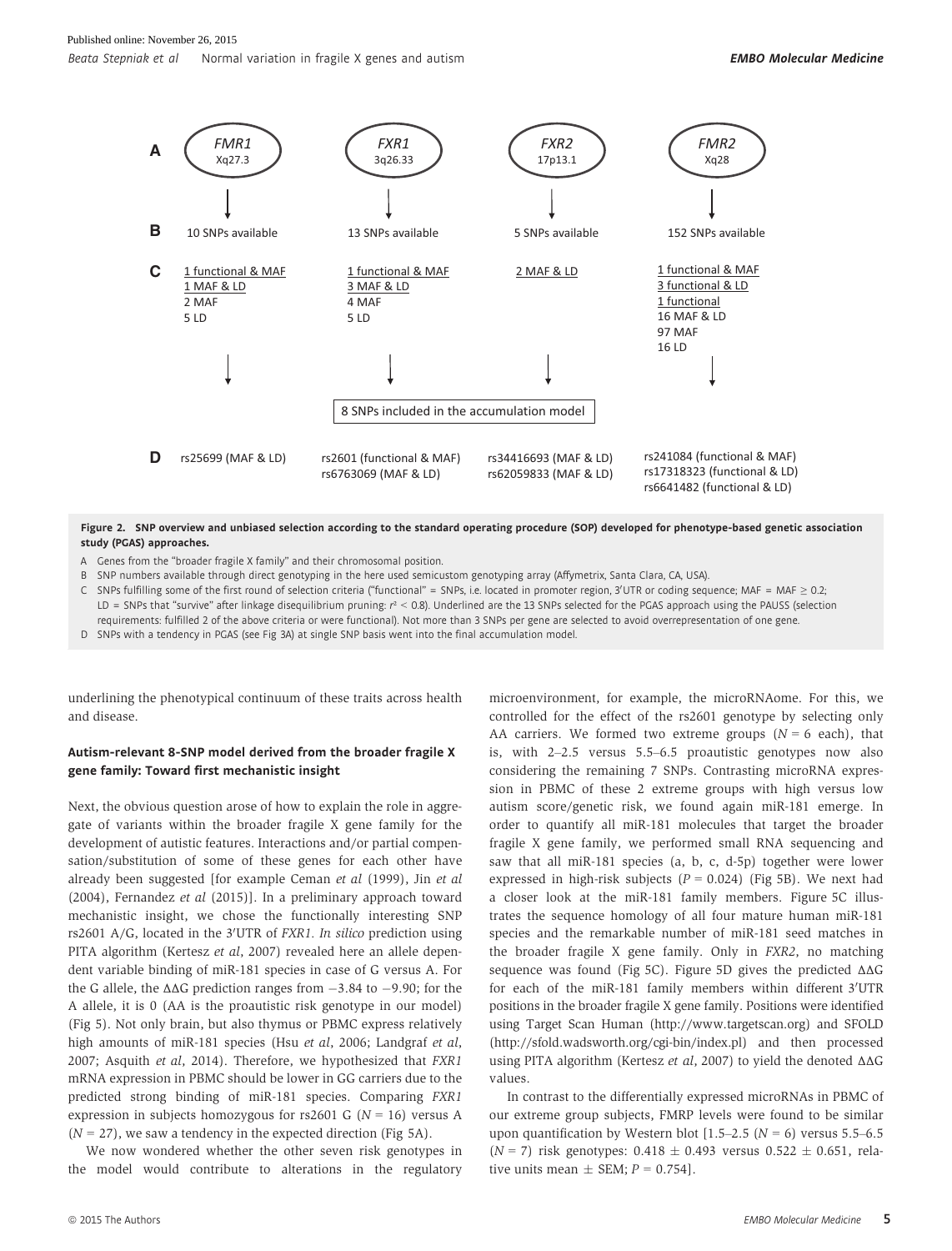

Figure 3. Criteria of final SNP selection in the phenotype-based genetic association study (PGAS) approach—Standard operating procedure (SOP).

- A, B A total of 13 SNPs preselected according to the SOP presented in Fig 2 underwent PGAS screening as exemplified here: (A) PAUSS association pattern of an exemplary fictitious autosomal (upper panel) and a sex-chromosomal (lower panel) SNP which are eligible for the accumulation model. The genotype associated with the highest average PAUSS (in this example CC) is the "proautistic genotype" (indicated by the black arrow) and is assigned a score of 1. The heterozygous genotype is assigned a score of 0.5 and the homozygous genotype associated with the lowest PAUSS receives a score of 0. Please note that the difference between genotypes does not have to be statistically significant. (B) PAUSS association pattern of an exemplary fictitious autosomal (upper panel) and a sex-chromosomal (lower panel) SNP which would not be selected for the accumulation model because of unclear phenotypical/biological relevance.
- C, D The specificity of the association of the 8-SNP accumulation model with an autistic phenotype (as determined using PAUSS; compare Fig 4B) is controlled by applying an unrelated (or "non-sense") phenotype, for example, delusional-depression: (C) Intercorrelation pattern of single items included in the delusionaldepression composite score, used here as example control phenotype. Cronbach's alpha is presented as measure of internal consistency. (D) The delusionaldepression composite score is not associated with the number of proautistic genotypes of the 8-SNP risk model in the discovery sample.

Data information: Error bars represent SEM.

## **Discussion**

In the present study, we provide a model of 8 common genetic variants in genes of the broader fragile X family that co-modulate autistic traits in a discovery sample of male patients with schizophrenia and in three independent replication samples, comprising: (I) schizophrenic individuals, (II) other psychiatric diagnoses, and (III) general population. This co-modulation is independent of the known mutations, that is, FMR1 and FMR2 repeat polymorphism lengths. Extreme groups carrying high versus low numbers of the 8-SNP model of risk genotypes do not only differ substantially regarding the severity of autistic phenotypes but apparently also with respect to the microRNAome as determined in PBMC.

We have termed the kind of approach taken here PGAS (phenotype-based genetic association study) which allows elucidating the contribution of normal genetic variation to (disease) phenotypes, and thereby ultimately aims at re-defining disease entities based on biological grounds (Ehrenreich & Nave, 2014). The results of the present PGAS nicely illustrate that common genetic variants

in aggregate can at least co-determine a psychiatric disease phenotype and that mutations may not necessarily be required in all cases. In fact, non-syndromic ASD is estimated to be in 10–20% monogenic, that is, caused by a clear-cut genetic mutation (Geschwind, 2011). Most cases are etiologically unclear. Some of them could well be derived from an unfortunate aggregation of normal genotypes as shown here, possibly combined with environmental risk factors in the sense of a second hit (Tordjman et al, 2014).

For quantification of autistic traits, we employed our novel, easy-to-apply dimensional PANSS-based autism severity score (PAUSS) which has previously been cross-validated with the autism diagnostic observation schedule (ADOS), an established autism-scoring instrument (Kästner et al, 2015). Importantly, we did not find the 8-SNP model to be associated with any other readout of schizophrenia disease severity or control phenotypes, emphasizing its specific role for autistic traits. In particular, social withdrawal seemed to be substantially influenced by the number of proautistic genotypes in the broader fragile X gene family, an observation in good agreement with the literature on autistic features in fragile X (and related) gene mutation carriers, man and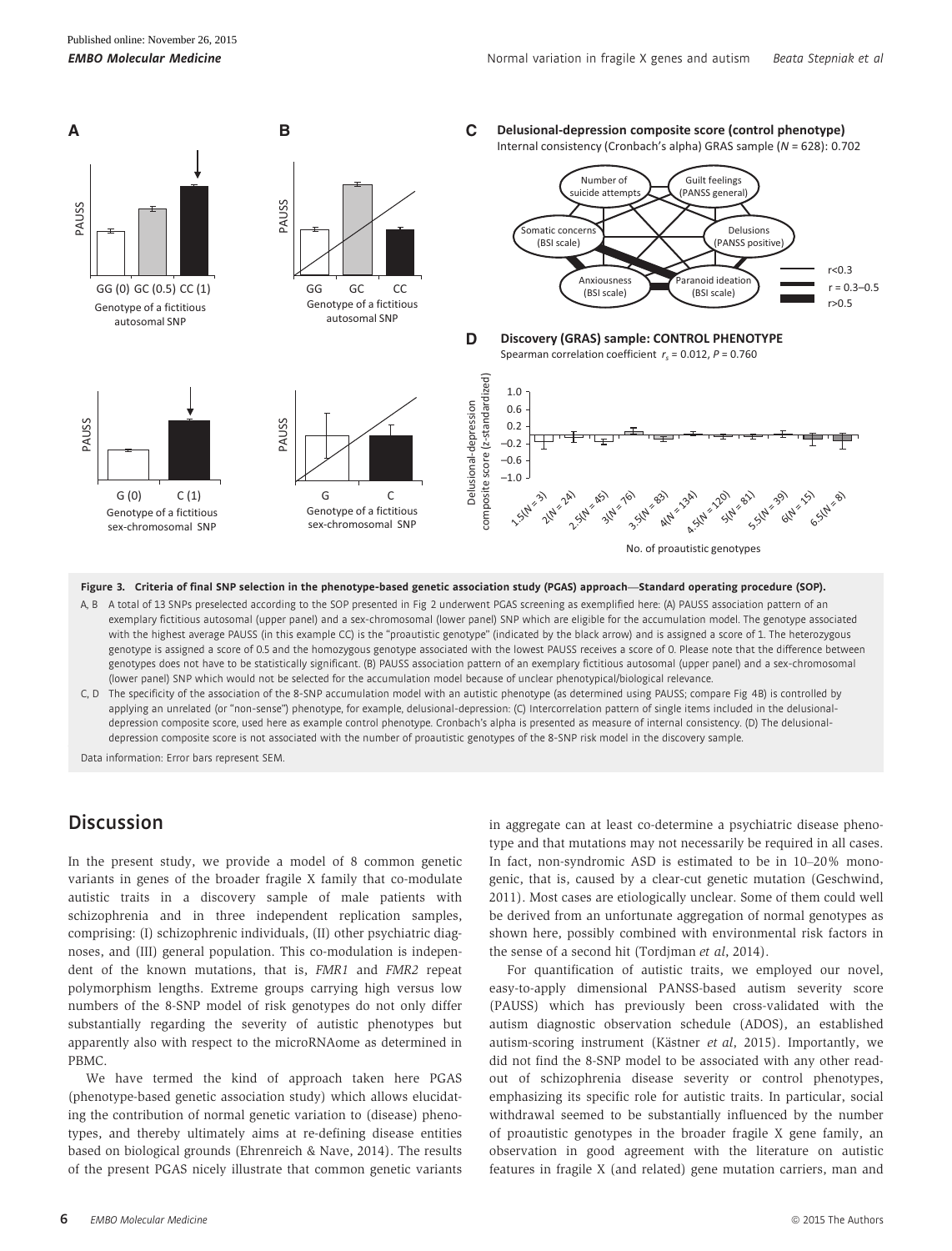

Figure 4. Association of autism severity readouts in the discovery and 3 independent replication samples with the number of proautistic genotypes in the 8-SNP risk model derived from the broader fragile X gene family.

- A PAUSS (PANSS autism severity score) composition and item intercorrelation pattern in the GRAS sample of male schizophrenic individuals (discovery sample). Cronbach's alpha is presented as measure of internal consistency and also provided for the male replication samples I and II.
- B Association of PAUSS with the number of proautistic genotypes of the 8-SNP risk model in the discovery sample; mean  $\pm$  SEM.
- C PAUSS comparison of extreme groups with high and low numbers of accumulated proautistic genotypes in the discovery sample; binary logistic regression analysis with non-z-standardized PAUSS as dependent variable; mean  $\pm$  SEM.
- D PAUSS comparison of extreme groups with high and low numbers of accumulated proautistic genotypes in replication sample I of male schizophrenia patients; binary logistic regression analysis; mean  $\pm$  SEM
- E PAUSS comparison of extreme groups with high and low numbers of accumulated proautistic genotypes in replication sample II of male disease control patients; Mann–Whitney U-test; mean  $\pm$  SEM.
- F The highly significant correlation of PAUSS and social support underlines the validity of social support as an autism proxy phenotype; mean  $\pm$  SEM.
- G Comparison of the extreme groups with high and low numbers of accumulated proautistic genotypes for the autism proxy phenotype social support in the discovery sample; binary logistic regression analysis; mean  $\pm$  SEM.
- H Comparison of the extreme groups with high and low numbers of accumulated proautistic genotypes for the autism proxy phenotype social support in the male replication sample III from general population; binary logistic regression analysis; mean ± SEM. For all replications, P-values for one-sided tests are shown.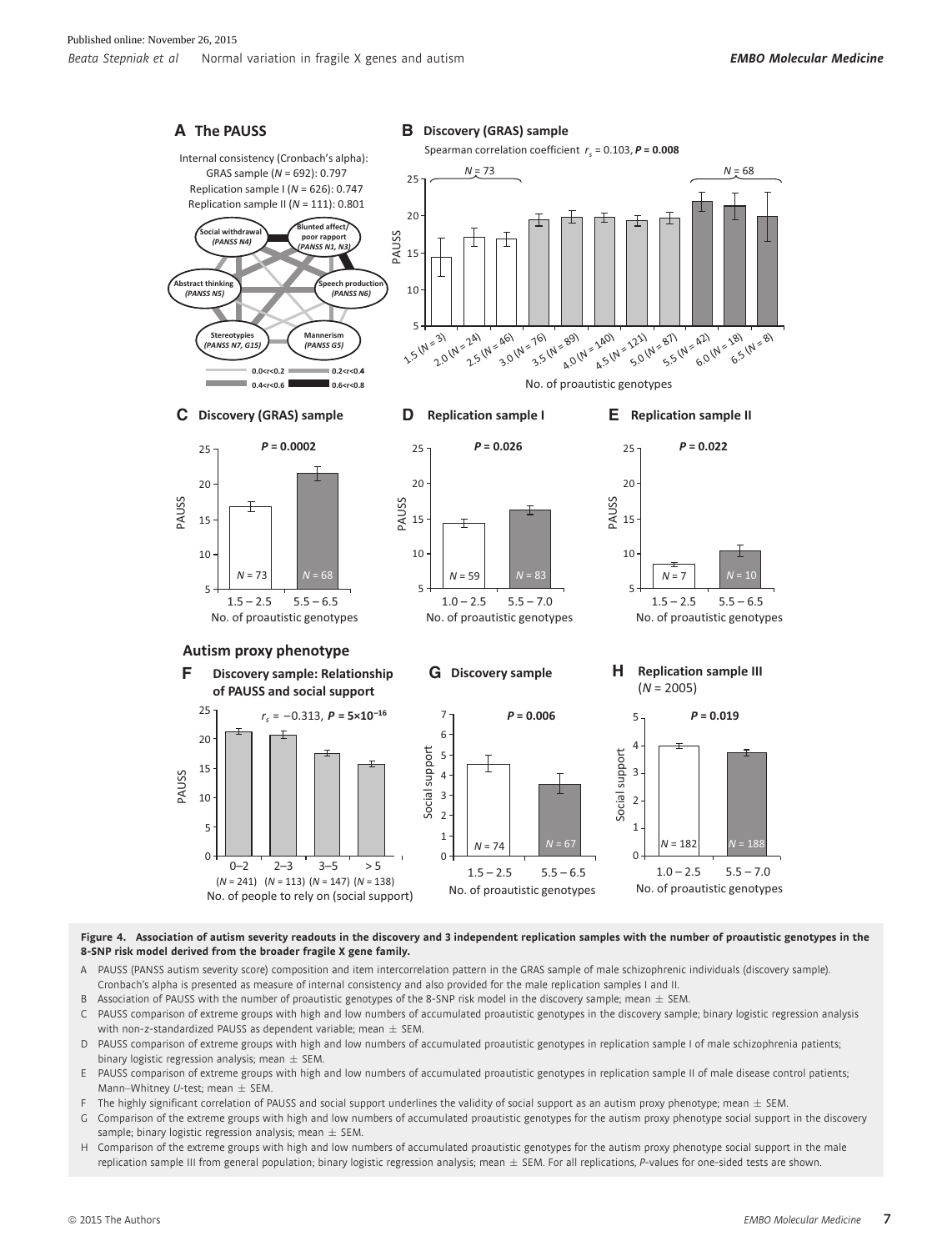$\sqrt{(\Lambda)}$ 

| Table 2. Hardy–Weinberg statistics and case–control analysis for |
|------------------------------------------------------------------|
| male patients with schizophrenia and healthy controls (GRAS).    |

| r 7              |                               |            |               |                          |                                               |               |            |  |  |  |
|------------------|-------------------------------|------------|---------------|--------------------------|-----------------------------------------------|---------------|------------|--|--|--|
|                  | <b>Test for HWE deviation</b> |            |               |                          |                                               |               |            |  |  |  |
| Gene             | <b>SNP</b>                    |            | P-value total | P-value controls         |                                               | P-value cases |            |  |  |  |
| FXR1             | rs6763069                     | 0.132      |               | 0.933                    |                                               | 0.038         |            |  |  |  |
| FXR1             | rs2601                        | 0.757      |               | 0.593                    |                                               | 0.911         |            |  |  |  |
| FXR <sub>2</sub> | rs34416693                    | 0.116      |               | 0.358                    |                                               | 0.653         |            |  |  |  |
| FXR <sub>2</sub> | rs62059833                    | 0.089      |               | 0.015                    |                                               | 0.924         |            |  |  |  |
| (B)              |                               |            |               |                          |                                               |               |            |  |  |  |
|                  |                               |            |               | $N$ (%)                  |                                               |               |            |  |  |  |
| Gene             | <b>SNP</b>                    | <b>MAF</b> | Genotype      | Cases                    | <b>Controls</b><br>$(N = 709)$<br>$(N = 730)$ |               | P-value    |  |  |  |
|                  |                               |            | Τ             | 412 (58.3)               |                                               | 455 (62.7)    |            |  |  |  |
| FMR1             | rs25699                       | 0.416      | C             | 294 (41.7)               |                                               | 271 (37.3)    | 0.091      |  |  |  |
|                  |                               |            |               | AA                       | 331 (47.4)                                    |               | 319 (44.5) |  |  |  |
| FXR1             | rs6763069                     | 0.325      | AT            | 282 (40.3)               |                                               | 317 (44.3)    | 0.872      |  |  |  |
|                  |                               |            | TT            | 86 (12.3)                |                                               | 80 (11.2)     |            |  |  |  |
|                  |                               | 0.212      | AA            | 435 (61.7)               |                                               | 438 (60.2)    |            |  |  |  |
| FXR1             | rs2601                        |            | AG            | 237 (33.6)               |                                               | 257 (35.3)    | 0.428      |  |  |  |
|                  |                               |            | GG            | 33(4.7)                  | 33(4.5)                                       |               |            |  |  |  |
|                  |                               |            | GG            | 342 (49.3)               |                                               | 368 (50.8)    | 0.280      |  |  |  |
| FXR <sub>2</sub> | rs34416693 0.302              |            | GA            | 287 (41.3)               |                                               | 304 (42.0)    |            |  |  |  |
|                  |                               |            | AA            | 65 (9.4)                 | 52(7.2)                                       |               |            |  |  |  |
|                  |                               |            |               | CC                       | 368 (53.0)                                    |               | 388 (53.6) |  |  |  |
| FXR <sub>2</sub> | rs62059833                    |            | <b>CT</b>     | 274 (39.5)               |                                               | 301 (41.6)    | 0.307      |  |  |  |
|                  |                               |            | TT            | 52(7.5)                  |                                               | 35(4.8)       |            |  |  |  |
| FMR <sub>2</sub> | rs241084                      | 0.272      | Α             | 544 (75.6)<br>514 (73.6) |                                               |               | 0.393      |  |  |  |
|                  |                               |            | G             | 185 (26.5)               |                                               | 176 (24.4)    |            |  |  |  |
| FMR <sub>2</sub> | rs17318323                    | 0.069      | Α             | 660 (93.2)               |                                               | 687 (94.1)    | 0.505      |  |  |  |
|                  |                               |            | G             | 48 (6.8)                 |                                               | 43 (5.9)      |            |  |  |  |
| FMR <sub>2</sub> | rs6641482                     | 0.112      | Α             | 629 (88.7)               |                                               | 648 (88.9)    | 0.887      |  |  |  |
|                  |                               |            | G             | 80 (11.3)                |                                               | 81 (11.1)     |            |  |  |  |

(A) Test for deviation from Hardy–Weinberg equilibrium (HWE) in male schizophrenic individuals (GRAS) and male healthy controls for non-Xchromosomal SNP genotypes; significance level after correction for multiple testing  $P < 0.013$ . (B) No significant differences in genotype frequencies in case–control comparison of male schizophrenic patients (GRAS) with healthy controls.

mouse (Hatton et al, 2006; Dahlhaus & El-Husseini, 2010; Heitzer et al, 2013).

We directly replicated the association of increasing genetic risk in the 8-SNP accumulation model with increasing scores of PAUSS and its sub-items in schizophrenic subjects (replication sample I) and otherwise psychiatrically ill patients (replication sample II), even though in the latter sample on a much lower level of symptom severity (PAUSS) compared to the schizophrenia discovery and replication sample I. This fact is likely related to the disease spectrum included in replication II, mainly consisting of affective disorders and drug addiction. In these conditions, much less pronounced autistic phenotypes would be expected, even considering the general continuum of autistic traits in humans (Kästner et al, 2015). Finally, in line with the strong associations of the 8-SNP model obtained here

|                                           | $1.5 - 2.5$<br>proautistic<br>genotypes<br>$N = 69 - 73a$ | $5.5 - 6.5$<br>proautistic<br>genotypes<br>$N = 57 - 68^a$ | Z, T value<br>P-value       |
|-------------------------------------------|-----------------------------------------------------------|------------------------------------------------------------|-----------------------------|
| Autism-relevant measures (mean $\pm$ SD)  |                                                           |                                                            |                             |
| Social withdrawal                         | $2.10 + 1.22$                                             | $3.10 \pm 1.67$                                            | $Z = -3.71$<br>$P = 0.0002$ |
| Mannerism                                 | $1.27 + 0.79$                                             | $1.68 + 1.22$                                              | $Z = -2.88$<br>$P = 0.003$  |
| Blunted affect<br>& poor rapport          | $2.53 \pm 1.07$                                           | $3.16 \pm 1.38$                                            | $Z = -2.80$<br>$P = 0.005$  |
| Speech production                         | $1.81 \pm 1.20$                                           | $2.49 + 1.48$                                              | $Z = -2.84$<br>$P = 0.003$  |
| Stereotyped thinking<br>& preoccupation   | $1.99 \pm 1.04$                                           | $2.48 \pm 1.13$                                            | $Z = -2.84$<br>$P = 0.005$  |
| Difficulties in<br>abstract thinking      | $2.58 + 1.59$                                             | $2.96 + 1.62$                                              | $Z = -1.45$<br>$P = 0.146$  |
| PAUSS <sup>b</sup>                        | $-0.22 + 0.52$                                            | $0.21 + 0.74$                                              | $Z = -3.69$<br>$P = 0.0002$ |
| Control variables (mean $\pm$ SD)         |                                                           |                                                            |                             |
| FMR1 repeat length                        | $29.33 \pm 4.79$                                          | $28.90 \pm 4.63$                                           | $Z = -1.44$<br>$P = 0.151$  |
| FMR2 repeat length                        | $17.41 + 3.10$                                            | $17.89 + 3.72$                                             | $Z = -0.41$<br>$P = 0.681$  |
| Age                                       | $36.97 \pm 10.79$                                         | $38.74 + 14.01$                                            | $Z = -0.69$<br>$P = 0.488$  |
| PANSS positive                            | $11.99 \pm 4.77$                                          | $13.70 + 6.41$                                             | $Z = -1.39$<br>$P = 0.165$  |
| Cognitive<br>composite score <sup>c</sup> | $-0.07 \pm 0.84$                                          | $-0.08 \pm 1.02$                                           | $T = 0.44$<br>$P = 0.661$   |
| CNI <sup>c</sup>                          | $0.06 + 1.06$                                             | $0.14 + 0.95$                                              | $T = -0.58$<br>$P = 0.562$  |

Statistically significant P-values are set in boldface (Bonferroni-corrected significance threshold:  $P < 0.007$ ).

Mean  $\pm$  SD presented. For statistical analysis, Mann–Whitney U-test or t-test for normally distributed variables was used. PANSS, positive and negative syndrome scale; CNI, Cambridge Neurological Inventory. aBecause of missing data, sample sizes vary.

b<sub>Z</sub>-standardized score.<br>Corrected for age and

Corrected for age and chlorpromazine equivalents (standardized residual after linear regression).

with social withdrawal as key feature of ASD, we were able to demonstrate that an accumulation of  $\geq$  5.5 proautistic genotypes, compared to  $\leq$  2.5 in a general population sample, is associated with less self-reported social support. These findings further underline the view that autistic traits can be found across different diagnostic groups and even among individuals of the general population as a phenotypic continuum and not just as a dichotomous category (present/ absent).

Since 3 out of the 4 genes in the broader fragile X gene family are putative targets of miR-181 species, we speculate that this microRNA family may play an important role as an "umbrella regulator" of ASD-relevant genes. The term "umbrella regulator" is used here to describe a potential regulatory principle that is common to different independent genes (which are even located on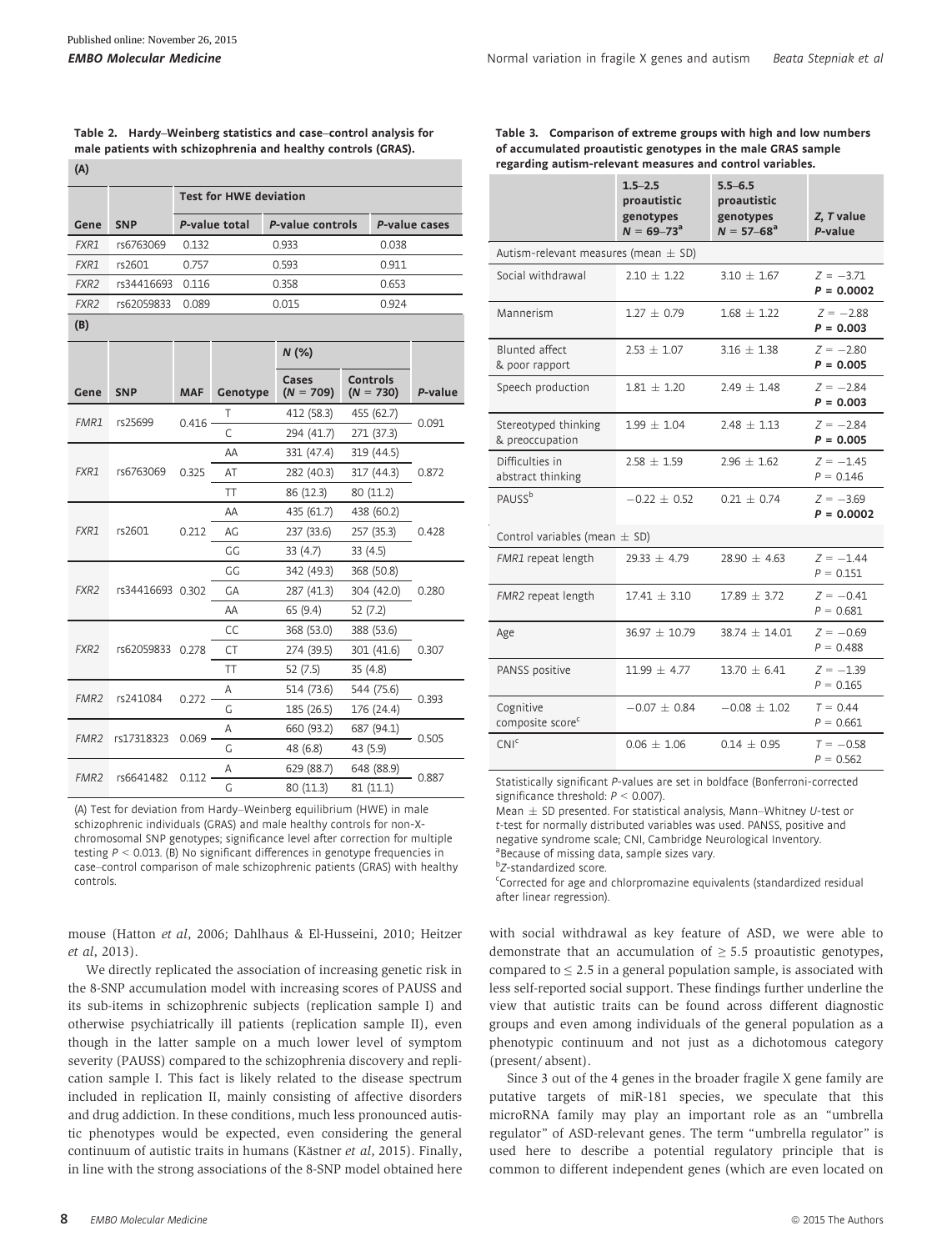Table 4. Change of P-values upon exclusion of each SNP from the original 8-SNP accumulation model – internal control.

|                                                                                                                               | <b>PAUSS</b> | <b>Blunted</b><br>affect | Poor rapport | Social<br>withdrawal | Difficulties in<br>abstract<br>thinking | Speech<br>production | Stereotyped<br>thinking | Mannerism   | Preoccupation |
|-------------------------------------------------------------------------------------------------------------------------------|--------------|--------------------------|--------------|----------------------|-----------------------------------------|----------------------|-------------------------|-------------|---------------|
| 8-SNP model<br>$(1.5-2.5$ versus<br>5.5-6.5 proautistic<br>genotypes)<br>$(N = 69 - 73)$<br>versus $N = 57 - 68$ <sup>a</sup> |              | $P = 0.0002$ $P = 0.020$ | $P = 0.002$  | $P = 0.0002$         | $P = 0.146$                             | $P = 0.003$          | $P = 0.278$             | $P = 0.003$ | $P = 0.001$   |
| SNP taken out of the 8-SNP accumulation model <sup>a</sup>                                                                    |              |                          |              |                      |                                         |                      |                         |             |               |
| rs25699 (FMR1)<br>( $N = 64$ versus<br>$N = 11)^b$                                                                            | $P = 0.203$  | $P = 0.490$              | $P = 0.766$  | $P = 0.310$          | $P = 0.424$                             | $P = 0.114$          | $P = 0.039^{#}$         | $P = 0.089$ | $P = 0.611$   |
| rs6763069 (FXR1)<br>( $N = 48$ versus<br>$N = 24 - 26$                                                                        | $P = 0.195$  | $P = 0.465$              | $P = 0.135$  | $P = 0.181$          | $P = 0.455$                             | $P = 0.047$          | $P = 0.242$             | $P = 0.249$ | $P = 0.120$   |
| rs2601 (FXR1)<br>( $N = 107$ versus<br>$N = 10$                                                                               | $P = 0.595$  | $P = 0.594$              | $P = 0.709$  | $P = 0.358$          | $P = 0.899$                             | $P = 0.131$          | $P = 0.239$             | $P = 0.520$ | $P = 0.955$   |
| rs34416693 (FXR2)<br>( $N = 106$ versus<br>$N = 18$                                                                           | $P = 0.800$  | $P = 0.766$              | $P = 0.385$  | $P = 0.376$          | $P = 0.625$                             | $P = 0.032$          | $P = 0.403$             | $P = 0.325$ | $P = 0.750$   |
| rs62059833 (FXR2)<br>$(N = 110$ versus<br>$N = 16$                                                                            | $P = 0.075$  | $P = 0.342$              | $P = 0.291$  | $P = 0.038$          | $P = 0.306$                             | $P = 0.007$          | $P = 0.529$             | $P = 0.610$ | $P = 0.528$   |
| rs241084 (FMR2)<br>$(N = 95$ versus<br>$N = 10$                                                                               | $P = 0.226$  | $P = 0.875$              | $P = 0.986$  | $P = 0.067$          | $P = 0.902$                             | $P = 0.529$          | $P = 0.187^{#}$         | $P = 0.122$ | $P = 0.524$   |
| rs17318323 (FMR2)<br>$(N = 31$ versus<br>$N = 49$                                                                             | $P = 0.008$  | $P = 0.039$              | $P = 0.077$  | $P = 0.026$          | $P = 0.230$                             | $P = 0.419$          | $P = 0.127^{#}$         | $P = 0.048$ | $P = 0.005$   |
| rs6641482 (FMR2)<br>$(N = 38$ versus<br>$N = 48$                                                                              | $P = 0.118$  | $P = 0.089$              | $P = 0.072$  | $P = 0.119$          | $P = 0.882$                             | $P = 0.259$          | $P = 0.955$             | $P = 0.144$ | $P = 0.020$   |

 $P$ -values  $\leq$  0.05 in the 8-SNP accumulation model are set in boldface.

 $^{\text{a}}$ Individuals with 1.5–2.5 proautistic genotypes were compared to individuals with 5.5–6.5 proautistic genotypes by Mann–Whitney U-test. by the extreme groups (1.5–2.5 compared to 5.5–6.5 proautistic genotypes).

#P-values improve upon exclusion of the respective SNP only for 3 SNPs regarding stereotyped thinking; for all other SNPs and variables, P-values worsen upon exclusion of the respective SNP.

different chromosomes) that all carry seed sequences of the miR-181 species. This microRNA family might therefore influence their expression in the sense of an overarching regulatory mechanism. A principle risk constellation may be given if miR-181 binding is reduced (as in the 3′UTR SNP rs2601 AA), or if miR-181 levels are decreased (expression diminished or consumption/degradation increased), together resulting as net effect in less efficient downregulation of target genes (the latter refers to the remaining 7 SNPs of the model where high risk was associated with reduction of total miR-181).

The miR-181 family members identified in our pilot approach toward mechanistic insight are strongly brain-expressed. These multiple regulators have been previously associated with neurodevelopment, learning and memory function, glutamate signaling, and neuroinflammation, and even some preliminary hints were reported regarding autism, for example (Hutchison et al, 2013; Mundalil Vasu et al, 2014). Further experimental in vivo work using animal models will be needed to understand cause and consequence of their regulation and their contribution to autistic phenotypes.

To conclude, the present PGAS work provides first evidence that a particular constellation of common genetic variants in the "broader fragile X gene family" contributes to autistic phenotypes. Even though still preliminary, the potential coordinator role of the miR-181 family seems highly interesting and worth pursuing, perhaps even with respect to future ASD treatment approaches.

## Materials and Methods

#### Subjects

#### Discovery sample (schizophrenia patients of the GRAS cohort)

The Göttingen Research Association for Schizophrenia (GRAS) data collection has been established over the last 10 years and consists of > 1,200 deep phenotyped patients, diagnosed with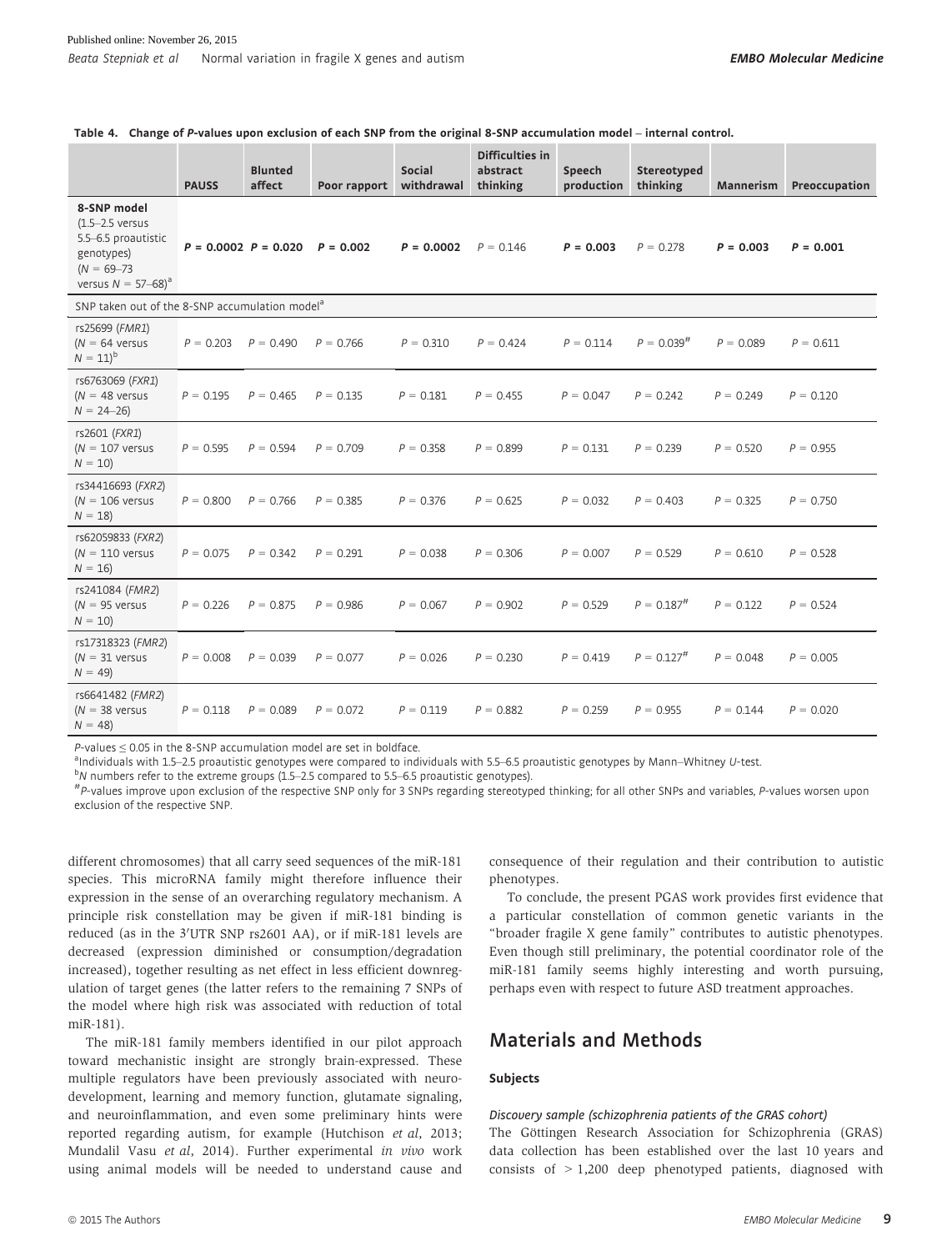| А | <b>FXR1 expression in PBMC</b>                                                                                            |                                                                                              |                    | в                        |                                                                                                                                                                                                                                                                                                                              |                                                       | miR-181 family expression    |                                                                                                                                                                                                                              |          |
|---|---------------------------------------------------------------------------------------------------------------------------|----------------------------------------------------------------------------------------------|--------------------|--------------------------|------------------------------------------------------------------------------------------------------------------------------------------------------------------------------------------------------------------------------------------------------------------------------------------------------------------------------|-------------------------------------------------------|------------------------------|------------------------------------------------------------------------------------------------------------------------------------------------------------------------------------------------------------------------------|----------|
|   | 0.06                                                                                                                      | $P = 0.13$                                                                                   |                    |                          |                                                                                                                                                                                                                                                                                                                              |                                                       | $P = 0.02$                   |                                                                                                                                                                                                                              |          |
|   | FXR1/GADPH<br>0.04<br>0.02<br>0.00                                                                                        | $\circ$<br>$\circ$<br>$\circ$<br>$\rm{^{\circ}}$<br>$\circ$<br>$\circ$<br>GG<br>AA<br>rs2601 |                    |                          | c, d-5p<br>Normalized expression<br>of miR-181 a, b,                                                                                                                                                                                                                                                                         | 2.5<br>2.0<br>1.5<br>1.0<br>0.5<br>0.0<br>$2.0 - 2.5$ | No. of proautistic genotypes | $5.5 - 6.5$                                                                                                                                                                                                                  |          |
|   | ${\mathbf C}_{\text{\,hsa--min-181a-5p}}$                                                                                 |                                                                                              |                    |                          | 3'-UGAGUGGCUGUCGCAACUUACAA- 5'                                                                                                                                                                                                                                                                                               |                                                       |                              | Chr1:198859123-198859129                                                                                                                                                                                                     |          |
|   | hsa-miR-181b-5p                                                                                                           |                                                                                              |                    |                          | 3'-UGGGUGGCUGUCGUUACUUACAA- 5'                                                                                                                                                                                                                                                                                               |                                                       |                              | Chr9:124692495-124692501<br>Chr1:198858940-198858946<br>Chr9:124693740-124693746                                                                                                                                             |          |
|   | hsa-miR-181c-5p<br>hsa-miR-181d-5p                                                                                        |                                                                                              |                    |                          | 3' - UGAGUGGCUGUCCAACUUACAA- 5'<br>3'-UGGGUGGCUGUUGUUACUUACAA- 5'                                                                                                                                                                                                                                                            |                                                       |                              | Chr19:13874739-13874745<br>Chr19:13874925-13874931                                                                                                                                                                           |          |
|   | $FXR1-rs2601(A)$<br>$FXR1-rs2601(G)$<br><b>FMR1</b><br>$FMR2$ (1)<br>$FMR2$ (2)<br>$FMR2$ (3)<br>$FMR2$ (4)<br>$FMR2$ (5) |                                                                                              |                    |                          | rs2601<br>5' -  UAGAGCCCUCACAUGGAUAACAUU - 3'<br>5' - UAGAGCCCUCACAUGGAUGACAUU -3'<br>5' -  GUUAUUUAUUCUGGGAAUGUAUAG - 3'<br>5' -  GAAACUAGACAUUAGAAUGUUGAG - 3'<br>5' -  ACACAGUAUCAAAUGAAUGGGUCA - 3'<br>5' -  AUGAAUCAAUGUGUGAAUGUAGAA - 3'<br>5' -  CUGUAUCCAUGGUUGAAUGUUAGC - 3'<br>5' -  GUCUUUGAUAAAAUGAAUGUCAGU - 3' |                                                       |                              | Chr3:180982357-180982361<br>Chr3:180982357-180982362<br>ChrX:147950394-147950399<br>ChrX:148993575-148993580<br>ChrX:148995034-148995039<br>ChrX:148996642-148996647<br>ChrX:148997522-148997528<br>ChrX:148998068-148998074 |          |
|   | FXR2                                                                                                                      |                                                                                              |                    | no seed match detectable |                                                                                                                                                                                                                                                                                                                              |                                                       | Chr17                        |                                                                                                                                                                                                                              |          |
| D |                                                                                                                           | FXR1<br>rs2601 (A)                                                                           | FXR1<br>rs2601 (G) | FMR1                     | FMR2(1)                                                                                                                                                                                                                                                                                                                      | FMR2(2)                                               | FMR2(3)                      | FMR2(4)                                                                                                                                                                                                                      | FMR2(5)  |
|   | hsa-miR-181a-5p                                                                                                           | nd                                                                                           | $-3.84$            | nd                       | $-0.54$                                                                                                                                                                                                                                                                                                                      | nd                                                    | $-0.16$                      | $-4.37$                                                                                                                                                                                                                      | $-11.76$ |
|   | hsa-miR-181b-5p                                                                                                           | nd                                                                                           | $-9.90$            | $-0.19$                  | nd                                                                                                                                                                                                                                                                                                                           | $-2.95$                                               | nd                           | $-3.07$                                                                                                                                                                                                                      | $-10.06$ |
|   | hsa-miR-181c-5p                                                                                                           | nd                                                                                           | $-4.44$            | nd                       | $-1.14$                                                                                                                                                                                                                                                                                                                      | nd                                                    | nd                           | $-7.07$                                                                                                                                                                                                                      | $-7.36$  |
|   | hsa-miR-181d-5p                                                                                                           | nd                                                                                           | $-7.90$            | $-3.95$                  | nd                                                                                                                                                                                                                                                                                                                           | $-0.45$                                               | nd                           | $-2.07$                                                                                                                                                                                                                      | $-9.43$  |

|                 | FXR1<br>rs2601 (A) | FXR1<br>rs2601 (G) | FMR1    | FMR2(1) | FMR2(2) | FMR2(3) | <b>FMR2(4)</b> | <b>FMR2(5)</b>     |
|-----------------|--------------------|--------------------|---------|---------|---------|---------|----------------|--------------------|
| hsa-miR-181a-5p | nd                 | $-3.84$            | nd      | $-0.54$ | nd      | $-0.16$ | $-4.37$        | $-11.76$           |
| hsa-miR-181b-5p | nd                 | $-9.90$            | $-0.19$ | nd      | $-2.95$ | nd      | $-3.07$        | $-10.06$           |
| hsa-miR-181c-5p | nd                 | $-4.44$            | nd      | $-1.14$ | nd      | nd      | $-7.07$        | $-7.36$            |
| hsa-miR-181d-5p | nd                 | $-7.90$            | $-3.95$ | nd      | $-0.45$ | nd      | $-2.07$        | $-9.43$            |
|                 |                    |                    |         |         |         |         |                | nd, not detectable |

#### Figure 5. Pilot experiments toward first mechanistic insight.

A FXR1 expression in PBMC of individuals carrying the rs2601 GG (low risk; N = 16) versus AA genotype (high risk; N = 27). Data represent mean  $\pm$  SEM.

B PBMC microRNA expression was normalized and data are plotted from all 4 miR-181-5p members (miR-181a, miR-181b, miR-181c, d miR-181-5p). The bottom and top of the box are the first and third quartiles; the band inside the box is the median; the ends of the whiskers represent minimum and maximum values of the data. C Sequence homology of all four human mature miR-181 species shown together with sequences in the broader fragile X gene family containing binding sites for the

miR-181 family (seed matches identified using Target Scan Human and SFOLD). The red letters specify seed sequences and seed matches, respectively. Chromosome positions for each seed sequence and seed match are denoted (human genome assembly GRCh38/hg38).

D Denoted are ΔΔG values for binding of each of the miR-181 family members to different 3'UTR positions. Positions were identified using Target Scan Human and SFOLD and then processed using PITA algorithm to yield the denoted ΔΔG values. ΔΔG is an energetic score, and the more negative its value, the stronger is the expected binding of the microRNA to the given site (Kertesz et al, 2007).

schizophrenia or schizoaffective disorder according to DSM-IV-TR criteria (American Psychiatric Association, 2000), recruited across 23 collaborating centers across Germany (Begemann et al, 2010; Ribbe et al, 2010). The study complies with the Helsinki Declaration and was approved by the Ethics Committee of the Georg-August-University (Göttingen, Germany) as well as all participating centers. All patients and/or their authorized legal representatives gave written informed consent. The present study focused on males only  $(N = 692$  with complete data of a total of  $N = 739$ ) since the male gender is more commonly affected by both, ASD and schizophrenia (Elsabbagh et al, 2012). Moreover, 2 of the

genes included in the accumulation model are X-chromosomal. The average age of the discovery sample was  $37.29 \pm 12.06$  years (range 17–78).

#### Healthy control sample (GRAS healthy blood donors)

Healthy male controls for genetic case–control analysis were voluntary blood donors ( $N = 783$ ; mean age 38.41  $\pm$  13.29 years; range 18–69) from Department of Transfusion Medicine of the George-August-University (Göttingen, Germany) which widely fulfill health criteria, assessed by predonation screening (Begemann et al, 2010).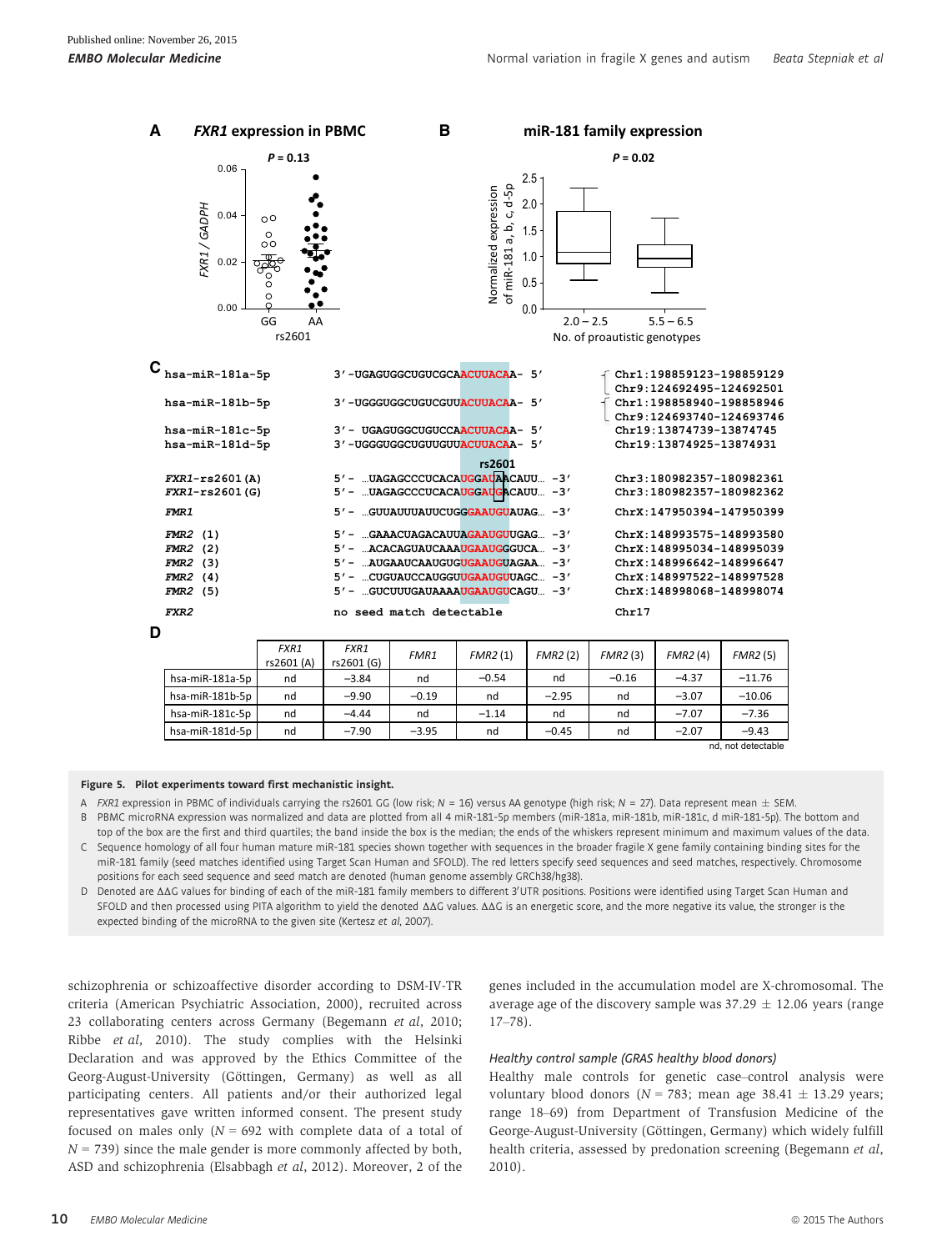#### Replication sample I (schizophrenia patients, Munich/Halle cohort)

To replicate in an independent schizophrenia sample, the phenotype–genotype associations found in GRAS patients, data from male subjects ( $N = 626$ ; mean age 35.49  $\pm$  11.22 years; range 18–67) of the Munich/Halle collection, diagnosed with schizophrenia according to DSM-IV-TR criteria (American Psychiatric Association, 2000), were analyzed (Van den Oord et al, 2006). Written informed consent had been obtained from all subjects after detailed and extensive description of the study, which was approved by the local ethics committees and carried out according to the Declaration of Helsinki.

#### Replication sample II (GRAS disease control cohort)

Replication sample II consists of 111 males (mean age  $42.37 \pm 14.87$  years; range 18–75) diagnosed with psychiatric disorders other than schizophrenia (71.2% affective disorders, 15.3% substance use disorders, 13.5% others) according to DSM-IV-TR (American Psychiatric Association 2000). All patients were originally recruited as part of the GRAS study but upon careful diagnosis validation (review of psychiatric history, Structured Clinical Interview for DSM-IV, SCID I) failed to fulfill DSM-IV-TR criteria for schizophrenia or schizoaffective disorder.

#### Replication sample III (population-based cohort, SHIP)

Replication sample III comprises 2,005 male subjects (mean age  $50.91 \pm 16.41$  years; range = 20-80) from the baseline cohort of the Study of Health in Pomerania (SHIP), conducted in North-East Germany. SHIP investigates common risk factors and subclinical disorders and manifests diseases in the general population (Völzke et al, 2011). All participants gave written informed consent. The survey and study methods were approved by the institutional review boards of the University of Greifswald.

#### Phenotyping

#### Target phenotype: the PANSS autism severity score (PAUSS)

To capture autistic features, an autism severity score (PAUSS) was calculated for the discovery sample and replication samples I and II (Kästner et al, 2015). It represents the mean of six items of the negative and two items of the general subscale of the Positive and Negative Syndrome Scale (PANSS) (Kay et al, 1987). For the replication sample III, the Instrumental Support Index (ISI, self-report) was used as proxy phenotype indicating the quality of instrumental and emotional support (Klein et al, 2012). The ability to establish and maintain high-quality relationships is crucial for receiving social support when needed. These skills are expected to be low in individuals with ASD or with strong autistic phenotypes and should be reflected by lower support. To cross-validate this proxy phenotype in the discovery sample (GRAS), social support was operationalized as the self-reported number of individuals a person can rely on in case of emergency. For both measures of social support, higher values represent higher social support, that is, lower autistic features.

#### Further schizophrenia-relevant phenotypes

For the discovery sample, the severity of psychotic symptoms was evaluated by the PANSS (Kay et al, 1987). The Cambridge Neurological Inventory (CNI) (Chen et al, 1995) was applied as a measure of neurological functioning and a number of neuropsychological tests were administered. As global measure of cognitive functioning, a cognitive composite score, comprising reasoning (subtest 3, Leistungsprüfsystem, [LPS3]), executive function (Trail-Making Test, part B [TMT-B], and verbal learning and memory (Verbal Learning and Memory Test [VLMT]), was employed (Begemann et al, 2010). As control phenotype, a delusional-depression composite score was used, based on other GRAS database items (Fig 3C) (Ribbe et al, 2010).

#### Microsatellite analysis

For the discovery sample and the healthy control sample (GRAS), 2 polymorphic repeats in the 5'UTR regions of FMR1 and FMR2 genes were amplified from genomic DNA by PCR. Primers for CGG/CCG repeats at the FMR1/FMR2 genes were designed according to published information (Fu et al, 1991; Santos et al, 2001).

#### FMR1: CGG repeat

Primer c: 5'-GCTCAGCTCCGTTTCGGTTTCACTTCCGGT-3' (labeling VIC)

Primer f: 5'-AGCCCCGCACTTCCACCACCAGCTCCTCCA-3

#### FMR2: CCG repeat

Primer XE2: 5'-GCCCTCCCGCCCAGCTAAAAGTGTCCGGG-3' (labeling FAM)

Primer 603: 5'-CCTGTGAGTGTGTAAGTGTGTGATGCTGCCG-3'

For each sample, the reaction mixture  $(21 \mu l)$  was prepared in 384 well plates, each containing  $1 \mu$  (50 ng) of human genomic DNA, 10 µl QIAGEN Multiplex PCR Plus Kit (Qiagen, Hilden, Germany), 6 µl Q-Solution (Qiagen) and 4 µl VIC- or FAM-labeled forward primer and unlabeled reverse primer (190 nM final each). The cycling program was carried out after a preheating step at 98°C for 5 min and included 35 cycles of: (1) denaturation at 98°C for 45s, (2) annealing at 68°C for 2 min and (3) extension at 72°C for 2 min, followed by a final extension step at 72°C for 20 min in a DNA Thermal Cycler (PTC-200 MJ Research, Bio-Rad, Munich, Germany). The amplicons were separated using size electrophoresis on the ABI 3730 XL DNA Analyzer. Samples were diluted 1:50 with 0.3 mM EDTA and 4 µl was mixed with 6 µl LIZ-500 Size Standard (Applied Biosystems, Foster City, CA, USA). Raw data were processed using the Gene Mapper Software 4.0 (Applied Biosystems). Overall, successfully genotyped markers amounted to 98.1%.

#### Genotyping

#### GRAS sample

The GRAS sample (discovery sample, replication sample II—disease controls, and healthy controls) was genotyped using a semicustom Axiom MyDesign Genotyping Array (Affymetrix, Santa Clara, CA, USA), based on a CEU (Caucasian residents of European ancestry from UT, USA) marker backbone including 518,722 SNPs, and a custom marker set including 102,537 SNPs. Genotyping was performed by Affymetrix on a GeneTitan platform. Several quality control steps were applied (SNP call rate > 97%, Fisher's linear discriminant, heterozygous cluster strength offset, homozygote ratio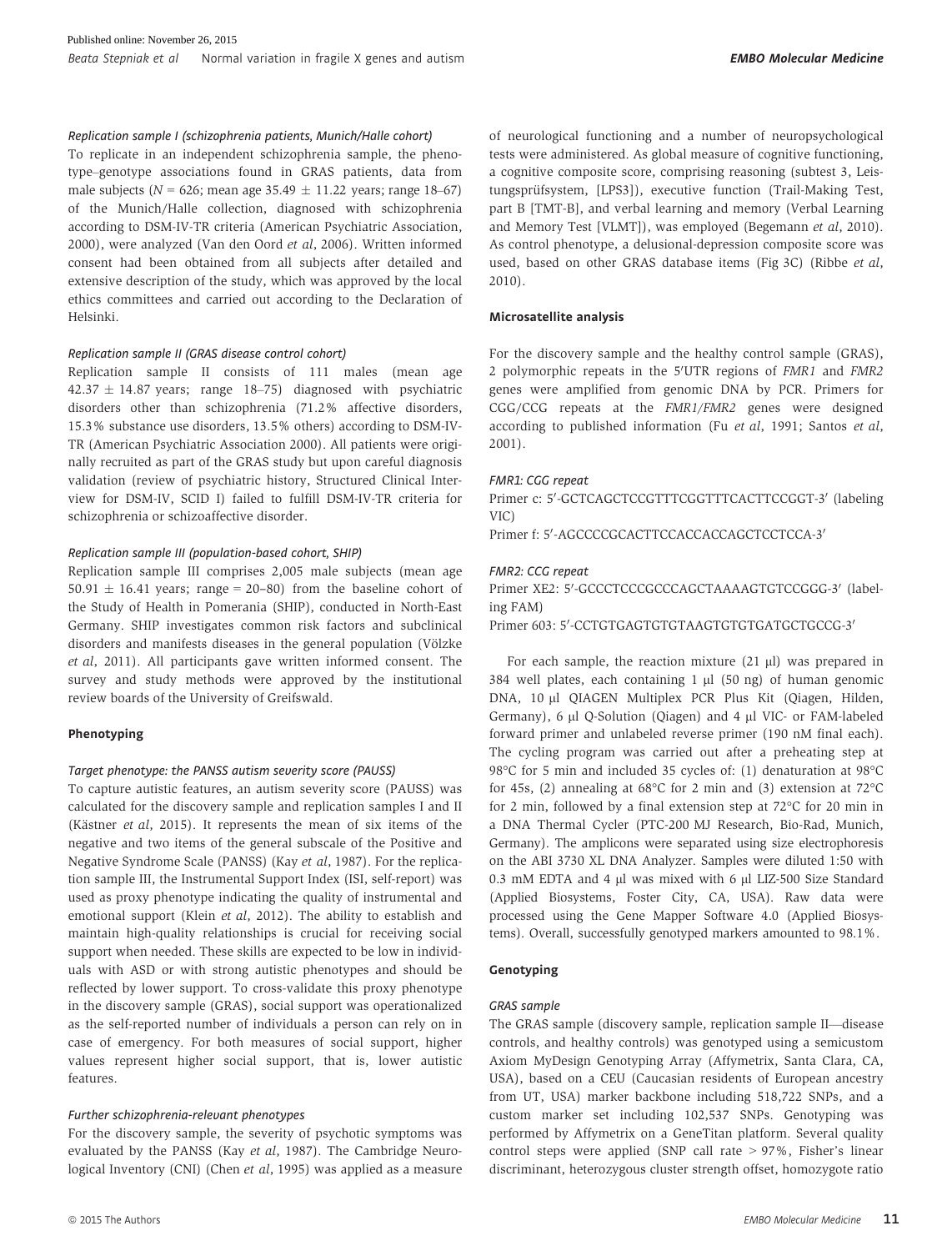offset) (Hammer et al, 2014; Stepniak et al, 2014). From the 739 GRAS males, 30 individuals had to be excluded from further analysis due to relatedness, genotyping problems, and genetic population outlier status (based on 10 principle components). Similarly, of the 783 healthy controls, 53 individuals had to be excluded from further analysis for the same reasons.

#### Replication sample I

Replication sample I was genotyped using the iPLEX assay on the MassARRAY MALDI-TOF mass spectrometer as described (Oeth et al, 2009). Allele-specific extension products were identified and genotypes allocated by Typer 3.4 Software (Sequenom, San Diego, CA, USA). All applied quality criteria were met (individual call rate > 80%, SNP call rate > 99%, identity of genotyped CEU Trios [Coriell Institute for Medical Research, Camden, NJ] with HapMap database  $> 99\%$ ).

#### Replication sample III—SHIP-0

Replication sample III, SHIP-0, was genotyped using the Affymetrix Genome-Wide Human SNP Array 6.0. Hybridization of genomic DNA was done in accordance with the manufacturer's standard recommendations. The overall genotyping efficiency was 98.6%. Imputation of genotypes in the SHIP cohort was performed with the software IMPUTE v0.5.0 against the 1,000 Genomes (phase 1v3) reference panel using 869,224 genotyped SNPs (Völzke et al, 2011).

#### Marker selection

From the broader fragile X gene family (FMR1, FXR1, FXR2, FMR2), markers were in a first step preselected according to the following selection criteria: (i) SNPs with potentially functional significance (located in promoter region, 3'UTR or coding sequence) to later facilitate potential mechanistic insight; (ii) SNPs with reasonable minor allele frequency ( $MAF \geq 0.2$ ) to allow for statistical analyses in our discovery sample; and (iii) SNPs not in high linkage disequilibrium (LD) with another selected SNP ( $r^2$  < 0.8) to exclude redundant information (priority was given here to the SNPs fulfilling the aforementioned criteria of functionality and MAF). This preselection yielded a total of 13 SNPs (Fig 2). In a second step, a phenotypebased genetic association study (PGAS) approach using the PAUSS (Kästner et al, 2015) was performed individually on all 13 SNPs. SNPs with a tendency of one genotype being associated with an autistic phenotype went into the final accumulation model of 8 SNPs (standard operating procedure, SOP, explained in Figs 2 and 3). Not more than 3 SNPs per gene were ultimately selected to avoid overrepresentation of one gene (Figs 1A, 2 and 3).

#### Isolation of peripheral blood mononuclear cells (PBMC)

Morning blood samples were obtained via phlebotomy into CPDA vials (Citrate Phosphate Dextrose Adenine, Sarstedt, Germany). PBMC were isolated applying the standard Ficoll-Paque Plus isolation procedure (GE Healthcare, Munich, Germany).

#### Reverse transcription and real-time PCR

Total RNA was extracted with RNAeasy kit (Qiagen, Hilden, Germany) from PBMC and cDNA synthesis carried out via SuperscriptIII kit (Invitrogen, Karlsruhe, Germany). FXR1 and GAPDH cDNA was detected in LightCycler480 via SYBR green (Roche, Diagnostics GmbH, Mannheim, Germany) using specific primers:

FXR1: 5'- AGAGGCCACTAAGCATTTAGAA-3' (forward) FXR1: 5'-TCTCCGTAGATTCTGAATGTTCCA-3' (reverse) GAPDH: 5'-CTGACTTCAACAGCGACACC-3' (forward) GAPDH: 5'-TGCTGTAGCCAAATTCGTTGT-3' (reverse)

#### Small RNA sequencing

RNA was extracted from PBMC using TRI Reagent, chloroform, and isopropyl alcohol. Library preparation and cluster generation was performed according to the Illumina standard protocols (TruSeq, Illumina, San Diego, CA, USA). Libraries were quality-controlled and quantified using a Nanodrop 2000 (Thermo Scientific, Darmstadt, Germany), Agilent 2100 Bioanalyzer (Agilent Technologies, Waldbronn, Germany) and Qubit (Life Technologies, Darmstadt, Germany). Base calling from raw images and file conversion to fastq files were achieved by Illumina pipeline scripts.  $3'$  adapters were trimmed and filtered for reads with the minimum length of 15 nucleotides using cutadapt (Martin, 2011) prior to the mapping. Reads were then mapped to a reference genome created from the mature microRNA sequences in human genome using RNA-STAR (Dobin et al, 2013). No mismatches for reads < 20 b were allowed, 1 mismatch was allowed for reads between 20 b and 39 b, and 2 mismatches for reads between 40 b and 59 b. Reads were mapped in non-splice-junction-aware mode. Remaining unmapped reads were then mapped to the human genome (GRC37), and only highquality reads (MAPQ  $\geq$  30) were considered. In order to obtain the total number of uniquely mapped reads for each sample, highquality uniquely mapped reads from mature microRNA and human genome (GRC37) were combined. The normalized read counts were then obtained by dividing the read's count by the total number of uniquely mapped reads for the samples, respectively. Since RNA sequencing is not biased by probe design, we were able to quantify miR-181 levels using the normalized read counts for miR-181a, miR-181b, miR-181c, and miR-181d-5p detected in high- and low-risk groups for statistical analysis.

#### FMRP determination

PBMC were resuspended in lysis buffer containing 1% NP-40 in PBS (140 mM NaCl, 2.7 mM KCl, 3.2 mM Na<sub>2</sub>HPO<sub>4</sub>, 1.5 mM KH<sub>2</sub>PO<sub>4</sub>, pH 7.4) and incubated for 10 min on ice. Lysates were cleared by centrifugation at 11,200 g for 10 min at 4°C and protein concentrations determined by Bradford colorimetry (Bio-Rad City, CA, USA). Extracts containing 60 µg total protein were separated by SDS– PAGE and transferred to a polyvinylidene difluoride membrane (Millipore, Schwalbach, Germany) by Western blotting. The membrane was blocked with 5% w/v nonfat milk in TBT (150 mM NaCl, 6 mM Tris base, 15 mM Tris–HCl pH 7.5, 0.5% Tween-20) at room temperature for 40 min and incubated with the primary antibodies against FMRP (1:200, Millipore MAB2160) and beta-actin (house keeper; 1:1,000, Sigma Aldrich A5316, Seelze, Germany) at 4°C for 12 h. After washing with TBT, the membrane was incubated with a horseradish peroxidase-conjugated anti-mouse antibody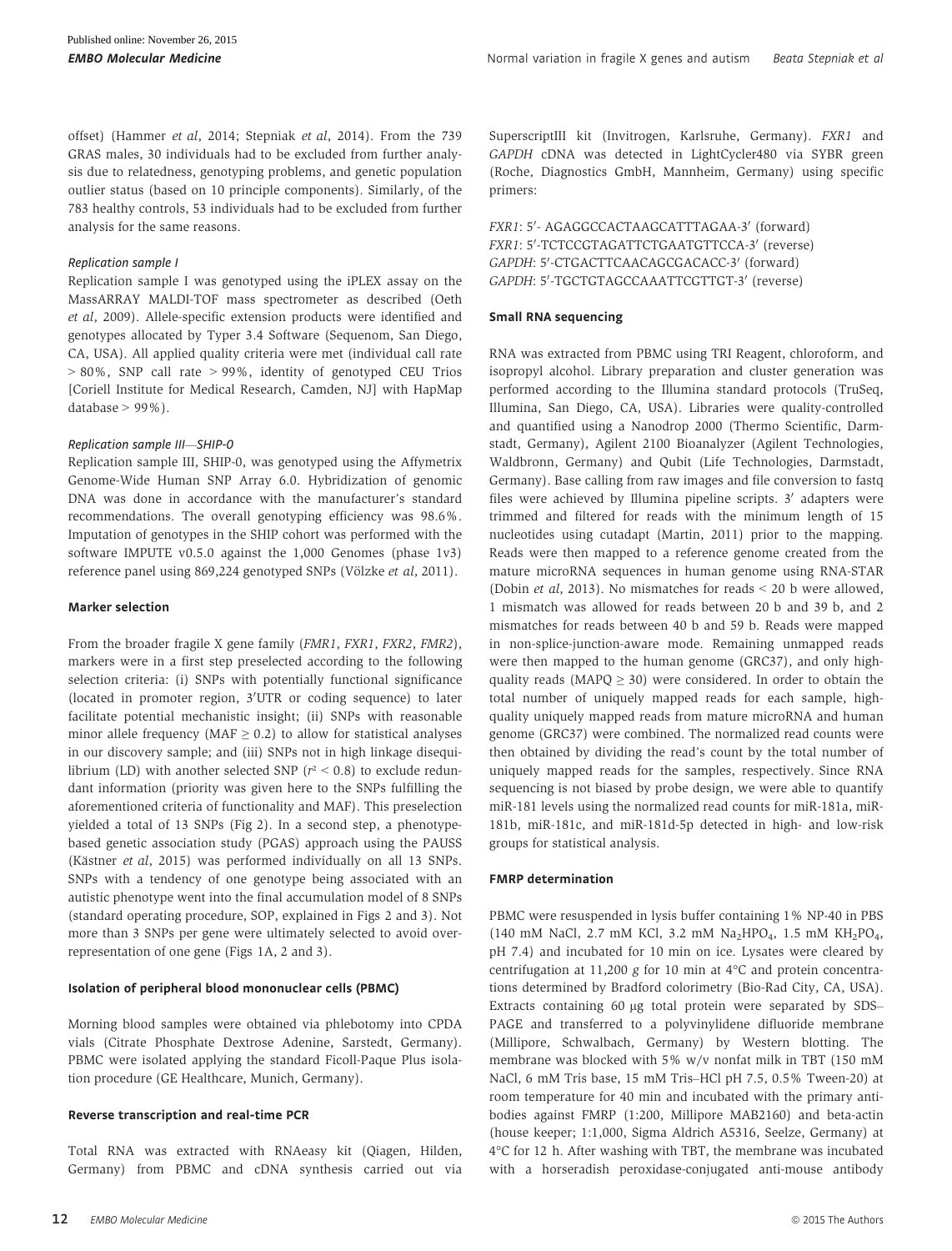#### The paper explained

#### Problem

Fragile X syndrome (FXS) is caused by a mutation, mostly a large CGG triplet expansion in the regulatory region of the fragile X mental retardation 1 gene (FMR1). Up to 60% of males with FXS fulfill criteria for autism spectrum disorder (ASD), making FXS the most common single-gene cause of syndromic ASD. Since FXS is a X-chromosomal disorder, males are generally more severely affected. In the present study, we asked for the first time whether accumulated normal genetic variants in genes of the fragile X family (FMR1, FXR1, FXR2), to which we added here FMR2 due to its prominent phenotypical similarities, modulate autistic features in males, independently of the described mutations.

#### Results

We report here an accumulation model of 8 common single nucleotide polymorphisms from the "broader fragile X family" (FMR1, FXR1, FXR2, FMR2) that yields significant association with autistic traits in a discovery sample of male patients with schizophrenia ( $N = 692$ ) and in three independent male replicate samples: (I) Patients with schizophrenia from Munich/Halle ( $N = 626$ ), (II) patients with psychiatric diagnoses other than schizophrenia (extended GRAS data collection;  $N = 111$ ), and (III) a general population sample from Greifswald  $(N = 2,005)$ . Searching for first mechanistic insight, we performed small RNA sequencing to contrast microRNA expression in peripheral blood mononuclear cells of extreme group subjects with high versus low autism severity score/genetic risk constellation. Interestingly, we found differential expression of the miR-181 family of brain-expressed microRNAs which have several seed matches across the "broader fragile X gene family".

#### Impact

Our data provide first evidence that a particular constellation of completely normal genotypes in the "broader fragile X gene family" contributes to autistic phenotypes. Linking unfortunate normality to disease should act in the sense of anti-stigma and supports the view of a continuum of autistic traits across health and disease. The miR-181 family seems to fulfill an "umbrella regulator" task and may be an interesting target for future modulatory treatments in ASD.

(1:5,000, Sigma Aldrich A4416) for 2 h at room temperature. The blot was developed with the enhanced chemiluminescence (ECL) system and signals were quantified (relative units) using ImageJ software (Rasband, W.S., ImageJ, U. S. National Institutes of Health, Bethesda, Maryland, USA,<http://imagej.nih.gov/ij/>, 1997–2014).

#### Statistical analysis

Mann–Whitney U-test or binary logistic regression was used for group comparisons or t-test in case of normally distributed dependent variables and no lack of homogeneity of variances. Spearman rank correlation coefficient was used to assess the strength of association between 2 non-parametric variables. Cronbach's alpha was calculated as a measure of internal consistency. For exclusion of statistical outliers, the Grubbs' test was used. Statistical analyses were performed with SPSS for windows version 17.0 (IBM-Deutschland GmbH, Munich, Germany) or with STATA/ MP software, version 13 (StataCorp LP, College Station, TX). Case–control analysis of SNP genotypes as well as test for deviation from Hardy–Weinberg equilibrium was performed using PLINK 1.07 (Purcell et al, 2007).

#### Acknowledgements

This work was supported by the Max Planck Society, the Max Planck Förderstiftung, the DFG (CNMPB; project Psycourse), the BMBF funded eMED project Intergrament, EXTRABRAIN EU-FP7 and EU-AIMS. The research of EU-AIMS receives support from the Innovative Medicines Initiative Joint Undertaking under grant agreement no. 115300, resources of which are composed of financial contribution from the European Union's Seventh Framework Programme (FP7/2007-2013), from the EFPIA Companies, and from Autism Speaks. SHIP is part of the Community Medicine Research net of the University of Greifswald, which is funded by the Federal Ministry of Education and Research (grants no. 01ZZ9603, 01ZZ0103, and 01ZZ0403), the Ministry of Cultural Affairs and the Social Ministry of the Federal State of Mecklenburg-West Pomerania. Genomewide data in SHIP have been supported by a joint grant from Siemens Healthcare, Erlangen, and the Federal State of Mecklenburg-West Pomerania. The authors thank all subjects for participating in the study, and all the many colleagues who have contributed over the past 10 years to the GRAS data collection.

#### Author contributions

HE conceptualized, planned, supervised, and coordinated the project. MB recruited and examined patients of the GRAS data collection. BS, MM, and AK were instrumental for all the GRAS database work. BS, AK, MM, and SVdA performed the PGAS study, including phenotypical and statistical analyses of discovery sample and replicates. MM, AH, DKB, and FB were involved in the genetic work-up of samples. GP, with the help of CBr, GM, and FB performed all laboratory work, except for the small RNA sequencing which was conducted and analyzed by FS and AF. MB, DKB, CBa, UF, AD, HJG, DR, and AF were instrumental for aspects of study design related to their expertise and respective data interpretation. DR, HJG, GH, and HV enabled the replication studies employing subjects from Halle/Munich and Greifswald. HE wrote the paper and supported by BS, AK, and GP. All authors read and approved the final version of the manuscript.

#### Conflict of interest

The authors declare that they have no conflict of interest.

### References

- American Psychiatric Association (2000) Diagnostic and Statistical Manual of Mental Disorders, 4<sup>th</sup> edn, text revision, Washington, DC: American Psychiatric Press
- Ascano M Jr, Mukherjee N, Bandaru P, Miller JB, Nusbaum JD, Corcoran DL, Langlois C, Munschauer M, Dewell S, Hafner M et al (2012) FMRP targets distinct mRNA sequence elements to regulate protein expression. Nature  $492.382 - 386$
- Ashley CT Jr, Wilkinson KD, Reines D, Warren ST (1993) FMR1 protein: conserved RNP family domains and selective RNA binding. Science 262: 563 – 566
- Asquith M, Pasala S, Engelmann F, Haberthur K, Meyer C, Park B, Grant KA, Messaoudi I (2014) Chronic ethanol consumption modulates growth factor release, mucosal cytokine production, and microRNA expression in nonhuman primates. Alcohol Clin Exp Res 38: 980 – 993
- Bagni C, Tassone F, Neri G, Hagerman R (2012) Fragile X syndrome: causes, diagnosis, mechanisms, and therapeutics. J Clin Invest 122: 4314 – 4322
- Bailey DB Jr, Mesibov GB, Hatton DD, Clark RD, Roberts JE, Mayhew L (1998) Autistic behavior in young boys with fragile X syndrome. *J Autism Deu* Disord 28: 499 – 508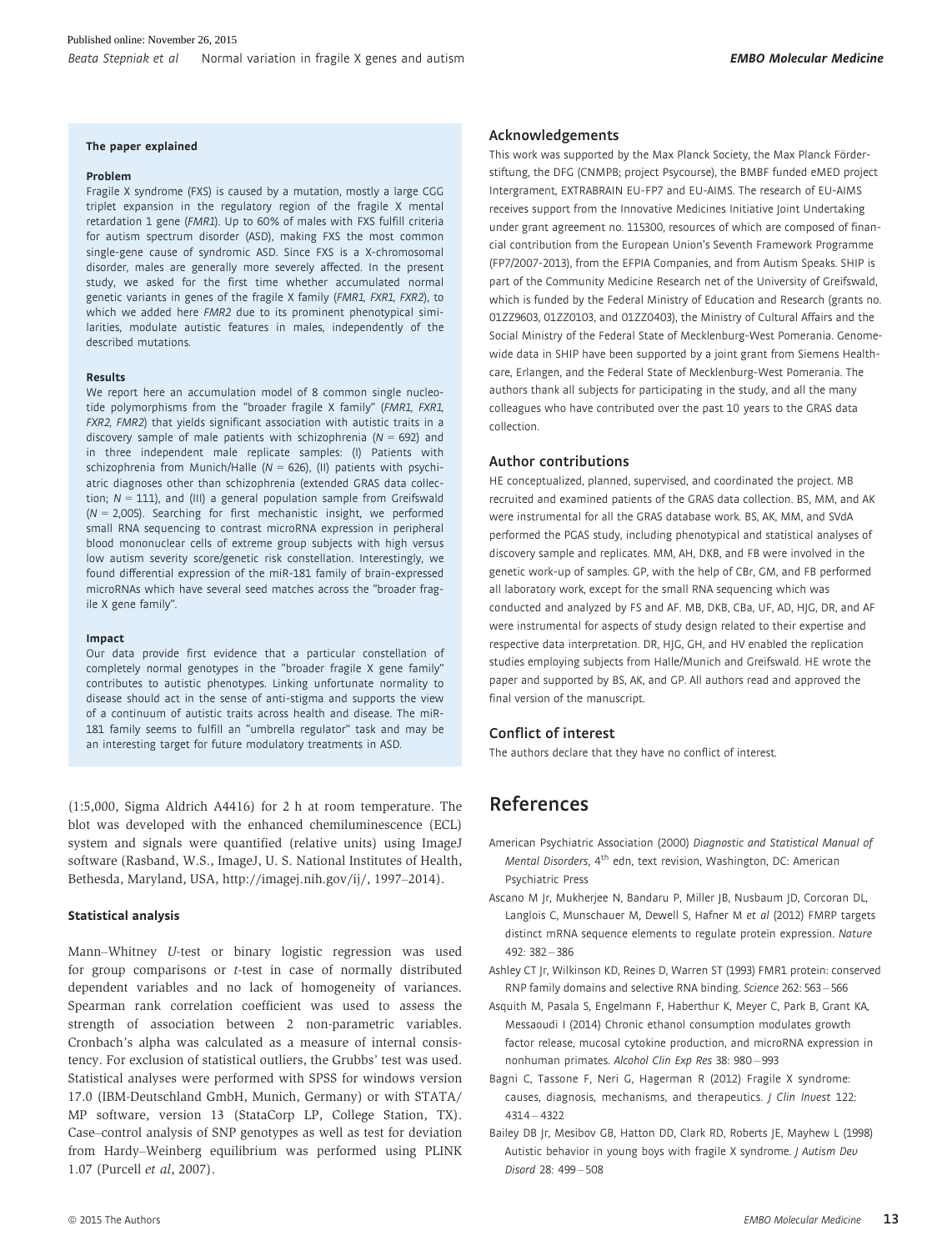- Bassell GJ, Warren ST (2008) Fragile X syndrome: loss of local mRNA regulation alters synaptic development and function. Neuron 60:  $201 - 214$
- Begemann M, Grube S, Papiol S, Malzahn D, Krampe H, Ribbe K, Friedrichs H, Radyushkin KA, El-Kordi A, Benseler F et al (2010) Modification of cognitive performance in schizophrenia by complexin 2 gene polymorphisms. Arch Gen Psychiatry 67: 879 – 888
- Ceman S, Brown V, Warren ST (1999) Isolation of an FMRP-associated messenger ribonucleoprotein particle and identification of nucleolin and the fragile X-related proteins as components of the complex. Mol Cell Biol 19: 7925 – 7932
- Chen EY, Shapleske J, Luque R, McKenna PJ, Hodges JR, Calloway SP, Hymas NF, Dening TR, Berrios GE (1995) The Cambridge Neurological Inventory: a clinical instrument for assessment of soft neurological signs in psychiatric patients. Psychiatry Res 56: 183 – 204
- Clifford S, Dissanayake C, Bui QM, Huggins R, Taylor AK, Loesch DZ (2007) Autism spectrum phenotype in males and females with fragile X full mutation and premutation. J Autism Dev Disord 37: 738 – 747
- Coffee B, Keith K, Albizua I, Malone T, Mowrey J, Sherman SL, Warren ST (2009) Incidence of fragile X syndrome by newborn screening for methylated FMR1 DNA. Am J Hum Genet 85: 503 – 514
- Cornish K, Kogan C, Turk J, Manly T, James N, Mills A, Dalton A (2005) The emerging fragile X premutation phenotype: evidence from the domain of social cognition. Brain Cogn 57: 53 – 60
- Cornish KM, Li L, Kogan CS, Jacquemont S, Turk J, Dalton A, Hagerman RJ, Hagerman PJ (2008) Age-dependent cognitive changes in carriers of the fragile X syndrome. Cortex 44: 628 – 636
- Crawford DC, Acuna JM, Sherman SL (2001) FMR1 and the fragile X syndrome: human genome epidemiology review. Genet Med 3: 359 – 371
- Crawford DC, Meadows KL, Newman JL, Taft LF, Scott E, Leslie M, Shubek L, Holmgreen P, Yeargin-Allsopp M, Boyle C et al (2002) Prevalence of the fragile X syndrome in African-Americans. Am J Med Genet 110:  $226 - 233$
- Dahlhaus R, El-Husseini A (2010) Altered neuroligin expression is involved in social deficits in a mouse model of the fragile X syndrome. Behav Brain Res 208: 96 – 105
- Darnell JC, Van Driesche SJ, Zhang C, Hung KY, Mele A, Fraser CE, Stone EF, Chen C, Fak JJ, Chi SW et al (2011) FMRP stalls ribosomal translocation on mRNAs linked to synaptic function and autism. Cell 146: 247 – 261
- Dobin A, Davis CA, Schlesinger F, Drenkow J, Zaleski C, Jha S, Batut P, Chaisson M, Gingeras TR (2013) STAR: ultrafast universal RNA-seq aligner. Bioinformatics 29: 15 – 21
- Ehrenreich H, Nave KA (2014) Phenotype-Based Genetic Association Studies (PGAS)-towards understanding the contribution of common genetic variants to schizophrenia subphenotypes. Genes 5: 97 – 105
- Elsabbagh M, Divan G, Koh YJ, Kim YS, Kauchali S, Marcin C, Montiel-Nava C, Patel V, Paula CS, Wang C et al (2012) Global prevalence of autism and other pervasive developmental disorders. Autism Res 5: 160 – 179
- Fernandez E, Li KW, Rajan N, De Rubeis S, Fiers M, Smit AB, Achsel T, Bagni C (2015) FXR2P exerts a positive translational control and is required for the activity-dependent increase of PSD95 expression. *J Neurosci* 35: 9402 – 9408
- Fromer M, Pocklington AJ, Kavanagh DH, Williams HJ, Dwyer S, Gormley P, Georgieva L, Rees E, Palta P, Ruderfer DM et al (2014) De novo mutations in schizophrenia implicate synaptic networks. Nature 506: 179 – 184
- Fu YH, Kuhl DP, Pizzuti A, Pieretti M, Sutcliffe JS, Richards S, Verkerk AJ, Holden II, Fenwick RG Ir, Warren ST et al (1991) Variation of the CGG repeat at the fragile X site results in genetic instability: resolution of the Sherman paradox. Cell 67: 1047 – 1058
- Garber KB, Visootsak J, Warren ST (2008) Fragile X syndrome. Eur J Hum Genet 16: 666 – 672
- Garcia-Arocena D, Hagerman PJ (2010) Advances in understanding the molecular basis of FXTAS. Hum Mol Genet 19: R83 – R89
- Gecz J, Gedeon AK, Sutherland GR, Mulley JC (1996) Identification of the gene FMR2, associated with FRAXE mental retardation. Nat Genet 13:  $105 - 108$
- Gecz J, Bielby S, Sutherland GR, Mulley JC (1997) Gene structure and subcellular localization of FMR2, a member of a new family of putative transcription activators. Genomics 44: 201 – 213
- Gecz J (2000) The FMR2 gene, FRAXE and non-specific X-linked mental retardation: clinical and molecular aspects. Ann Hum Genet 64:  $95 - 106$
- Geschwind DH (2011) Genetics of autism spectrum disorders. Trends Cogn Sci  $15: 409 - 416$
- Gu Y, Shen Y, Gibbs RA, Nelson DL (1996) Identification of FMR2, a novel gene associated with the FRAXE CCG repeat and CpG island. Nat Genet 13:  $109 - 113$
- Hagerman RJ, Jackson AW III, Levitas A, Rimland B, Braden M (1986) An analysis of autism in fifty males with the fragile X syndrome. Am J Med Genet 23: 359 – 374
- Hagerman R, Au J, Hagerman P (2011) FMR1 premutation and full mutation molecular mechanisms related to autism. J Neurodev Disord 3:  $211 - 224$
- Hammer C, Zerche M, Schneider A, Begemann M, Nave KA, Ehrenreich H (2014) Apolipoprotein E4 carrier status plus circulating anti-NMDAR1 autoantibodies: association with schizoaffective disorder. Mol Psychiatry 19: 1054 – 1056
- Harris SW, Hessl D, Goodlin-Jones B, Ferranti J, Bacalman S, Barbato I, Tassone F, Hagerman PJ, Herman H, Hagerman RJ (2008) Autism profiles of males with fragile X syndrome. Am J Ment Retard 113: 427 – 438
- Hatton DD, Sideris J, Skinner M, Mankowski J, Bailey DB Jr, Roberts J, Mirrett P (2006) Autistic behavior in children with fragile X syndrome: prevalence, stability, and the impact of FMRP. Am J Med Genet A 140A: 1804 – 1813
- Heitzer AM, Roth AK, Nawrocki L, Wrenn CC, Valdovinos MG (2013) Brief report: altered social behavior in isolation-reared Fmr1 knockout mice. J Autism Dev Disord 43: 1452 – 1458
- Hillman MA, Gecz J (2001) Fragile XE-associated familial mental retardation protein 2 (FMR2) acts as a potent transcription activator. *J Hum Genet 46*:  $251 - 259$
- Hsu PW, Huang HD, Hsu SD, Lin LZ, Tsou AP, Tseng CP, Stadler PF, Washietl S, Hofacker IL (2006) miRNAMap: genomic maps of microRNA genes and their target genes in mammalian genomes. Nucleic Acids Res 34: D135 – D139
- Hutchison ER, Kawamoto EM, Taub DD, Lal A, Abdelmohsen K, Zhang Y, Wood WH III, Lehrmann E, Camandola S, Becker KG et al (2013) Evidence for miR-181 involvement in neuroinflammatory responses of astrocytes. Glia 61: 1018 – 1028
- Jacquemont S, Hagerman RJ, Hagerman PJ, Leehey MA (2007) Fragile-X syndrome and fragile X-associated tremor/ataxia syndrome: two faces of FMR1. Lancet Neurol 6: 45 – 55
- Jin P, Zarnescu DC, Ceman S, Nakamoto M, Mowrey J, Jongens TA, Nelson DL, Moses K, Warren ST (2004) Biochemical and genetic interaction between